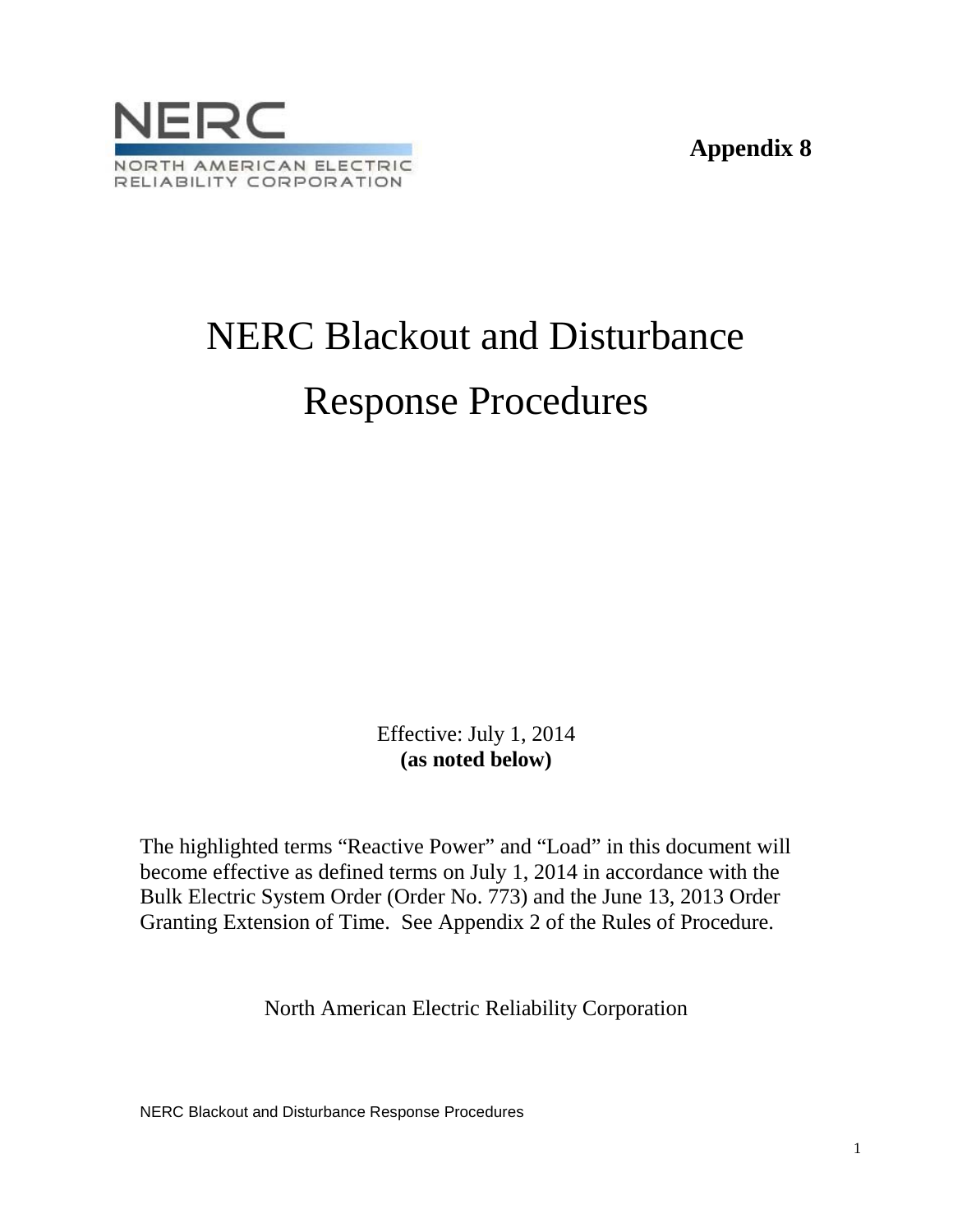# **NERC Blackout and Disturbance Response Procedures**

#### **Introduction**

NERC, through its professional staff and the Regional Entities and their members, provide the best source of technical and managerial expertise for responding to major events that affect the Bulk Power System.

NERC's role following a blackout or other major Bulk Electric System disturbance or emergency is to provide leadership, coordination, technical expertise, and assistance to the industry in responding to the event. Working closely with the Regional Entities and Reliability Coordinators, NERC will coordinate efforts among industry participants, and with state, federal, and provincial governments in the United States and Canada to support the industry's response.

When responding to any event where physical or cyber security is suspected as a cause or contributing factor to an event, NERC will immediately notify appropriate government agencies and coordinate its analysis with them.

During the conduct of some NERC-level analyses, assistance may be needed from government agencies. Collaborative analysis with certain government agencies may be appropriate in some cases; e.g., collaborating with the Nuclear Regulatory Commission technical staff when a system event involves a nuclear unit. This assistance could include: authority to require data reporting from affected or involved parties; communications with other agencies of government; analyses related to possible criminal or terrorist involvement in the event; resources for initial data gathering immediately after the event; authority to call meetings of affected or involved parties; and technical and analytical resources for studies. If a federal or multi-national government analysis is called for, government agencies should work in primarily an oversight and support role, in close coordination with the NERC analysis.

It is critical to establish, up front, a clear delineation of roles, responsibilities, and coordination requirements among industry and government for the analysis and reporting of findings, conclusions, and recommendations related to major blackouts, disturbances, or other emergencies affecting the Bulk Power System.

Depending on the severity and of the event and the area impacted, the event analysis may be conducted either by NERC or by the impacted Regional Entity. If the analysis is conducted by the Regional Entity, NERC staff, at least one member of the NERC Event Analysis Working Group (in addition to the Event Analysis Working Group member from the impacted Regional Entity), and other appropriate technical experts from the NERC community will participate as members of the Regional Entity analysis team.

A Regional Entity may request NERC to elevate an analysis to a NERC-level. In such cases, all team responsibilities will shift to NERC, and the Regional Entity may continue to participate in the analysis on appropriate teams.

These procedures do not represent a "cookbook" to be followed blindly. They provide a framework to guide NERC's response to events that may have multiregional, national, or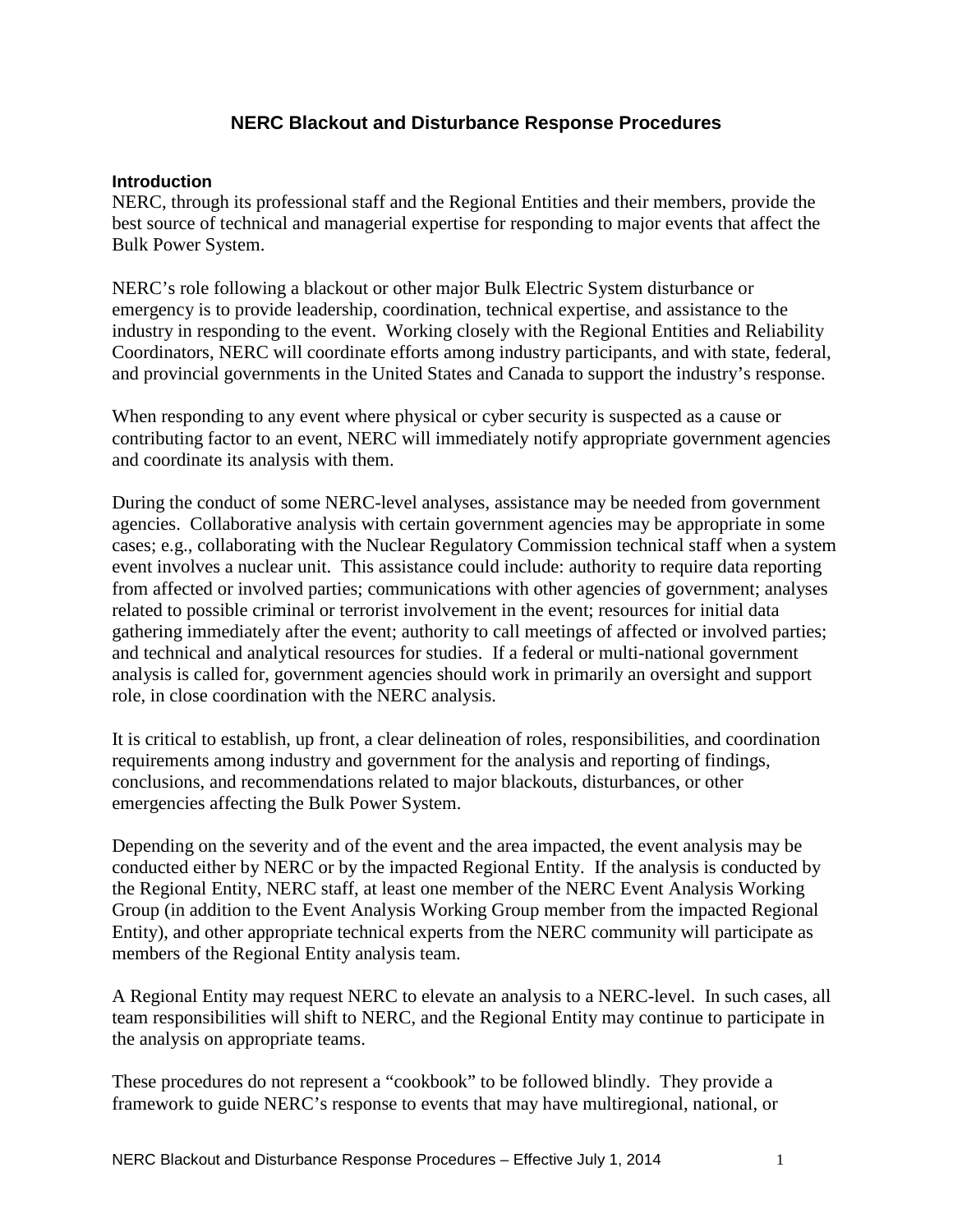international implications. Experienced industry leadership would still be required to tailor the response to the specific circumstances of the event.

Responding to major blackouts and other system disturbances can be divided into four phases:

- 1. situation assessment and communications;
- 2. situation tracking and communications;
- 3. data collection, investigation, analysis and reporting; and
- 4. follow-up on recommendations.

# **Phase 1 – Situation Assessment and Communications**

NERC's primary roles in Phase 1 are to:

- conduct an initial situation assessment;
- call for the collection of and analyze necessary initial data and information for the event;
- assist the Regional Entity-lead analysis with determining the need for supplemental technical expertise from the NERC community;
- issue initial findings, conclusions, and recommendations;
- maintain detailed data records (not subject to Freedom of Information Act);
- assist government agencies in criminal analyses when relevant;
- provide technical expertise for modeling and analyzing the event; and
- follow up on recommendations.

 $\overline{a}$ 

While conducting its initial situation assessment, NERC will make an early determination as to whether the cause of the event may be related to physical or cyber security, and communicate as appropriate with government agencies.

Notice of a event is typically received by the NERC Electricity Sector Information Sharing and Analysis Center (ESISAC) person on duty and relayed to other appropriate NERC personnel.<sup>[1](#page-2-0)</sup> NERC performs an initial situation assessment by contacting the appropriate Reliability Coordinator(s), and makes a decision on whether to activate its crisis communications plan. At the initial stage in gathering information about an incident, it is critical to minimize interference with Bulk Electric System operators who are in the process of restoring the system. To minimize interference with their work, NERC, in its capacity as the ESISAC, should serve as the primary communications link with government agencies.

The ESISAC Concept of Operations (ConOps) specifies the operations plan, communications procedures, and logistics NERC will follow during normal conditions, emergencies, and national security special events. The ConOps includes the primary points of contact (24x7) for the Federal Energy Regulatory Commission, U.S. Department of Energy, U.S. Department of Homeland Security, U.S. Nuclear Regulatory Commission, and Public Safety and Emergency Preparedness Canada.

It is important that during these early hours the ESISAC, in coordination with government agencies, determine whether this event was caused by the actions of criminal or terrorist parties. The results of this criminal assessment are essential to operators because if there is a possibility that the "attack" is still ongoing, restoration and response actions would need to be tailored to

<span id="page-2-0"></span>NERC Blackout and Disturbance Response Procedures – Effective July 1, 2014 2  $1$  NERC maintains 24x7 contact information for its key personnel to facilitate such contacts.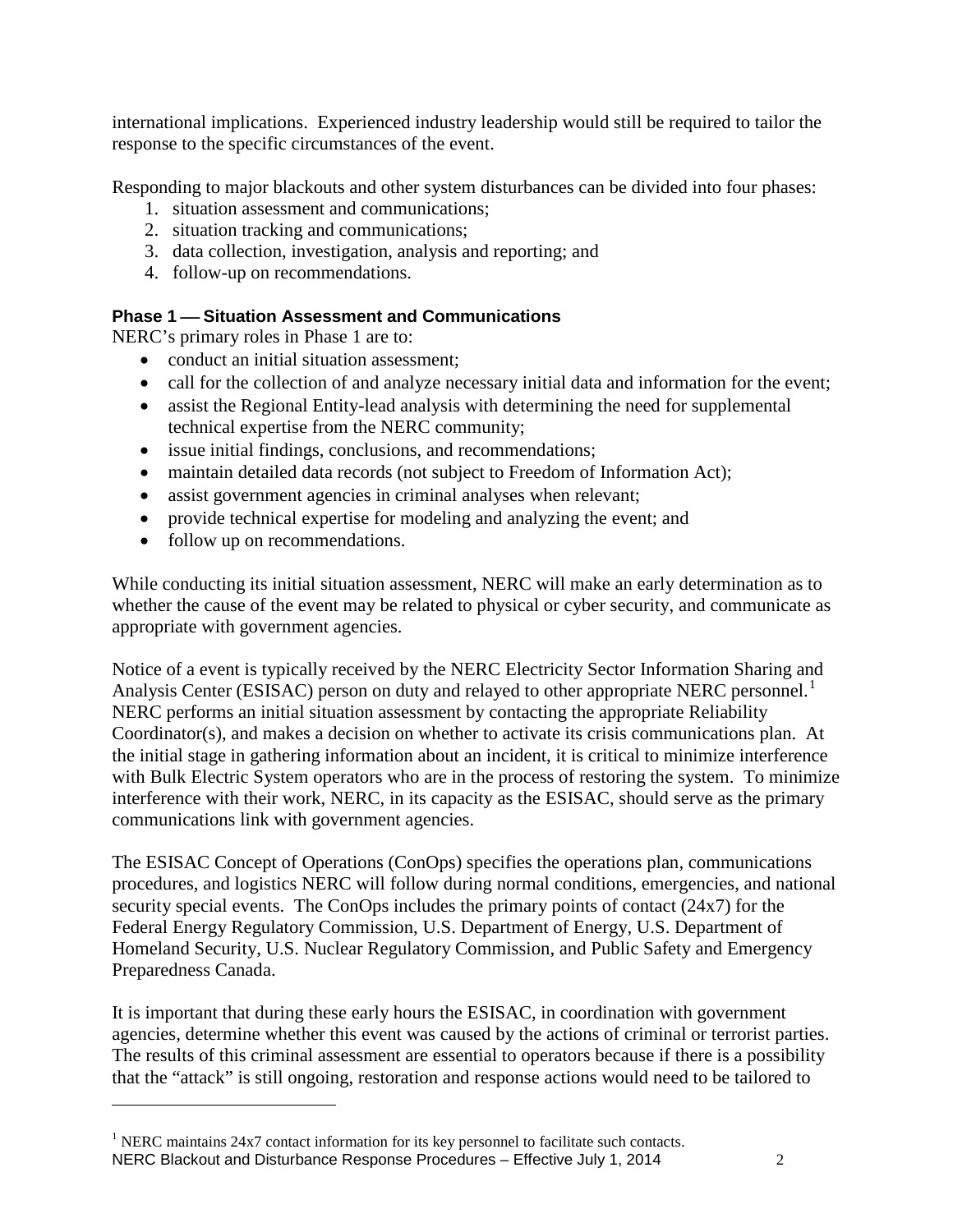these circumstances. If NERC and government agencies deem it necessary for further criminal analyses, NERC will issue a formal notice to affected systems to retain all relevant information gathered during this and subsequent phases of an analysis.

The specific criteria for reporting disturbances and other events are described in NERC Reliability Standard EOP-004-1. These criteria and procedures are intended to provide a common basis for consistent reporting of abnormal system conditions and events that occur in North America. All entities responsible for the reliability of Bulk Power Systems in North America must ensure that sufficient information is submitted to NERC within the time frame required. Reliability Coordinators will use the Reliability Coordinator Information System (RCIS) as the primary method of communications to NERC. The ESISAC duty person is responsible for monitoring the RCIS for such notifications.

Depending on the scope and magnitude of the event, NERC will issue media advisories through its crisis communications plan.

# **Phase 2 – Situation Tracking and Communications**

Based on the nature and severity of the event, in Phase 2 NERC will continue to track progress in restoring the Bulk Power System and service to customers, and keep industry, government agencies, and the public informed. The most important thing to recognize in this phase is that the primary focus of Reliability Coordinators and Transmission Operators is the prompt restoration of the Bulk Electric System. NERC will coordinate requests by government agencies for information from Reliability Coordinators and Transmission Operators, and serve as a conduit and coordinator between industry and government for regular status reports on the restoration.

As events continue, NERC will determine whether a detailed analysis of the event should be conducted, and start to identify manpower requirements, data collection and retention requirements, and at what level the analysis should be conducted. If the event is localized within a Region, NERC will participate in the event analysis of the Regional Entity.

# **Phase 3 – Data Collection, Investigation, Analysis, and Reporting**

Based on the scope, magnitude, and impact of an event, during Phase 3 NERC may:

- 1. perform an overview analysis of system and generator response;
- 2. rely on one of its Regional Entities to conduct the analysis and monitor the analysis results;
- 3. work with a Regional Entity in its analysis; or
- 4. conduct a NERC-level analysis.

 $\overline{a}$ 

The NERC CEO will decide, based on the initial situation assessment and consultation with the NERC technical committee officers<sup>[2](#page-3-0)</sup>, if a NERC-level analysis is warranted. If a NERC-level analysis is to be conducted, the NERC CEO will appoint the Director of Events Analysis and Information Exchange to lead the analysis and assemble a high-level technical steering group to provide guidance and support throughout the analysis.

<span id="page-3-0"></span><sup>2</sup> NERC will maintain a list of 24x7 contact information for its technical committee officers.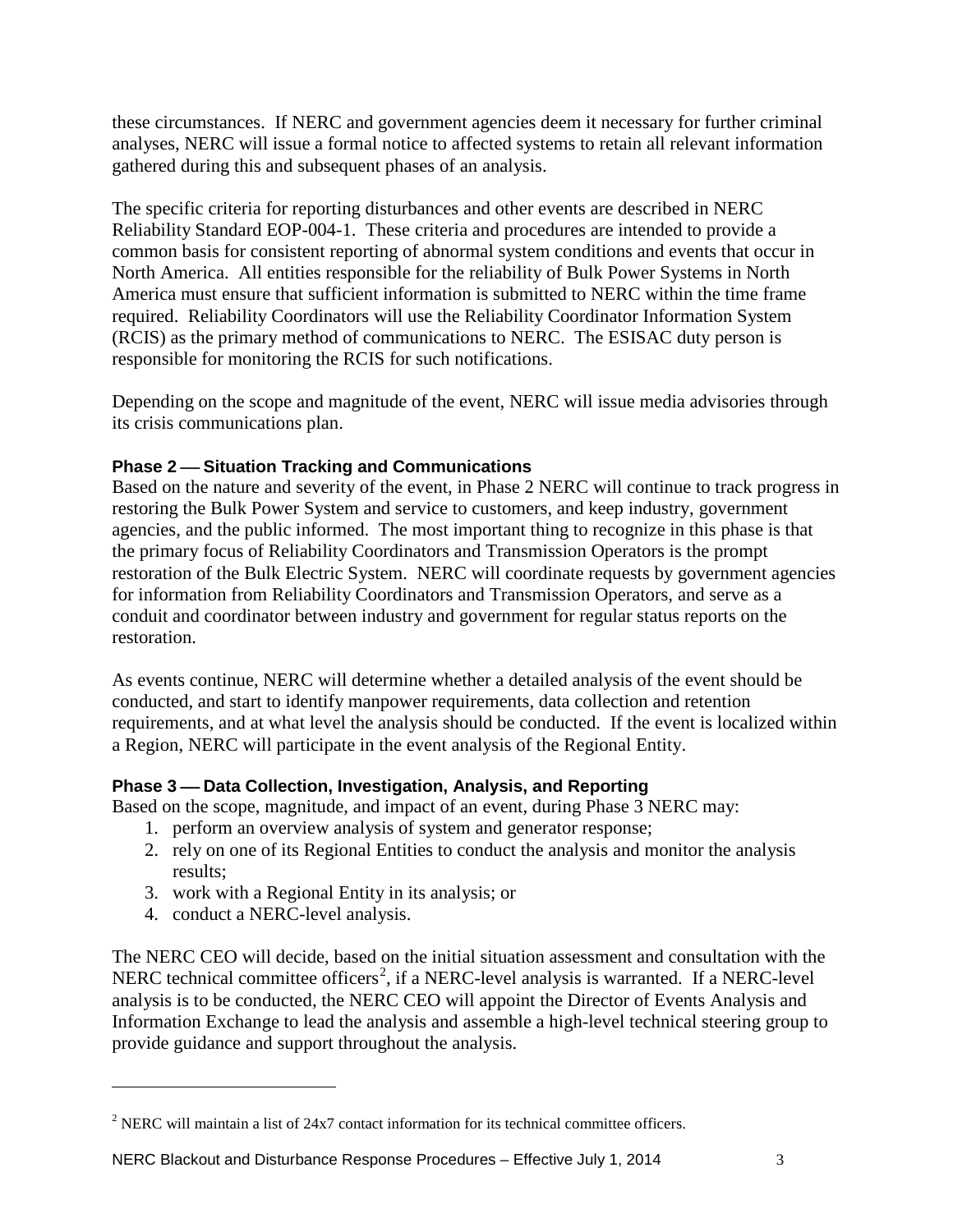NERC reserves the right to elevate or augment an analysis performed by a Regional Entity pending the results of the Regional Entity analysis. Additional requests for analyses or supporting data may be made by NERC at any time in the investigation process.

A Regional Entity may request NERC to elevate an analysis to a NERC-level. In such cases, all team responsibilities will shift to NERC, and the Regional Entity may continue to participate in the analysis on appropriate teams.

If the analysis is to be led by one of the Regional Entities, a member of the NERC staff, at least one member of the NERC Event Analysis Working Group (in addition to an Event Analysis Working Group member from the impacted Regional Entity), and other appropriate technical experts from the NERC community will participate as a triage team. The triage team will participate as members of the Regional Entity analysis team. The triage team will also will assist the Regional Entity with determining if additional technical expertise from the NERC community are needed for the analysis.

For NERC-level analyses, the first task of the Director of Events Analysis and Information Exchange would be to identify what technical and other resources and data would be needed from staff, the industry, and government, and to issue those requests immediately. This task will include identification of any special managerial, forensic, or engineering skills needed for the analysis. Secondly, the Director of Events Analysis and Information Exchange must issue requests for those resources and information. Third, the Director of Events Analysis and Information Exchange must organize the teams that will conduct and report on the analysis.

The teams needed for a particular analysis will vary with the nature and scope of the event. Attachment A describes the typical teams that would be required for a NERC-level analysis, and Attachment B provides suggested guidelines for the NERC-level analysis team scopes. Individuals that participate on these teams will be expected to sign an appropriate confidentiality agreement. NERC uses a standard (pro forma) confidentiality agreement (Attachment C) for participants in event analyses, which it will adapt for specific analyses.

The Blackout and Disturbance Analysis Objectives, Approach, Schedule, and Status (Attachment D) and Guidelines for NERC Reports on Blackouts and Disturbances (Attachment E) are used to guide and manage analysis and reporting on major blackouts and disturbances.

A NERC-level analysis will comprise (a) collecting pertinent event data; (b) constructing a detailed sequence of events leading to and triggering the disturbance; (c) assembling system models and data and conducting detailed system analysis to simulate pre- and post-event conditions; and (d) issuing findings, conclusions, and recommendations. The details of these four phases of the analysis are:

#### **a. Collecting Pertinent Event Data**

• Collect all pertinent event logs, disturbance recorders, operator transcripts, and other system data.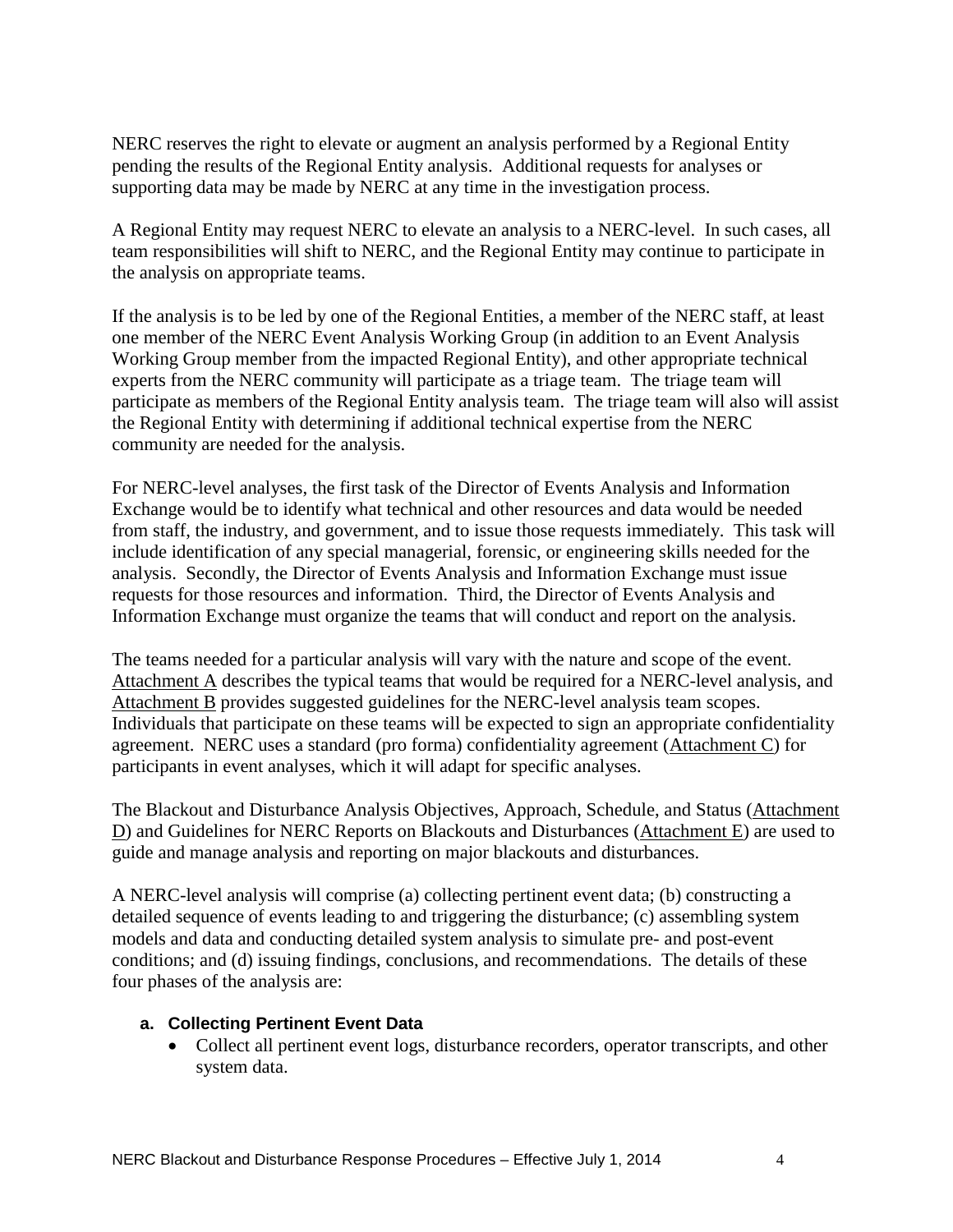# **b. Detailed Sequence of Events**

- Construct a detailed sequence of events leading to and triggering the event. Reconcile event logs, disturbance recorders, operator transcripts, and other system data to create an accurate sequence of events.
- Enter and preserve all data in a secure data warehouse.

# **c. Detailed System Analysis**

 $\overline{a}$ 

- Assess the sequence of events to determine critical times for study.
- Assemble the necessary system models and data from Regional Entity and operating entities to accurately model (with power flow and dynamic simulations) the pre-event conditions.<sup>[3](#page-5-0)</sup> Determine pre-event conditions at critical times prior to event initiation, including an assessment of reliability margins in the pre-event time frame.
- Analyze data from phasor measurement units, high-speed data recorders, digital fault recorders, digital relays, and system relay targets.<sup>[4](#page-5-1)</sup>
- Analyze generator and **Load** performance, including underfrequency and undervoltage relay actions.
- Use the model information and sequence of events to dynamically model the trigger events and the outage sequence. Identify the system phenomena that propagated the failure. Provide graphical results showing the nature of the cascade. Conduct additional analyses as initial findings identify the need for further study.

# **d. Findings, Conclusions, and Recommendations**

- Identify and assess failures contributing to the event, including possible instability conditions, system protection mis-operations, generator actions, etc.
- Either identify or rule out man-made/criminal cyber or physical attacks on the electric system.
- Determine if the system was being operated within equipment and system design criteria at the time of the outage.
- Assess the qualifications, training, SCADA/EMS tools, and communications available to system operators and Reliability Coordinators, and how effective these were leading up to and during the event.
- Assess the adequacy of communications system and communications among system operators.
- Identify any issues regarding maintenance or equipment conditions that may have contributed to the outage.
- Determine whether system restoration procedures were available and adequate. Identify any issues that caused unexpected delays in the restoration of generators and Loads.
- $\bullet$  Identify the root causes<sup>[5](#page-5-2)</sup> and contributing factors of the Cascading outage.

<span id="page-5-0"></span><sup>&</sup>lt;sup>3</sup> NERC is developing standards for data and model validation that will facilitate modeling activities in future blackout analyses.

<span id="page-5-1"></span><sup>&</sup>lt;sup>4</sup> NERC is developing standards for dynamic monitoring equipment and the deployment of such equipment at critical locations in the Bulk Electric System.

<span id="page-5-2"></span><sup>&</sup>lt;sup>5</sup> NERC will rely on root cause analysis experts, both from within the industry and outside consultants, to conduct these analyses.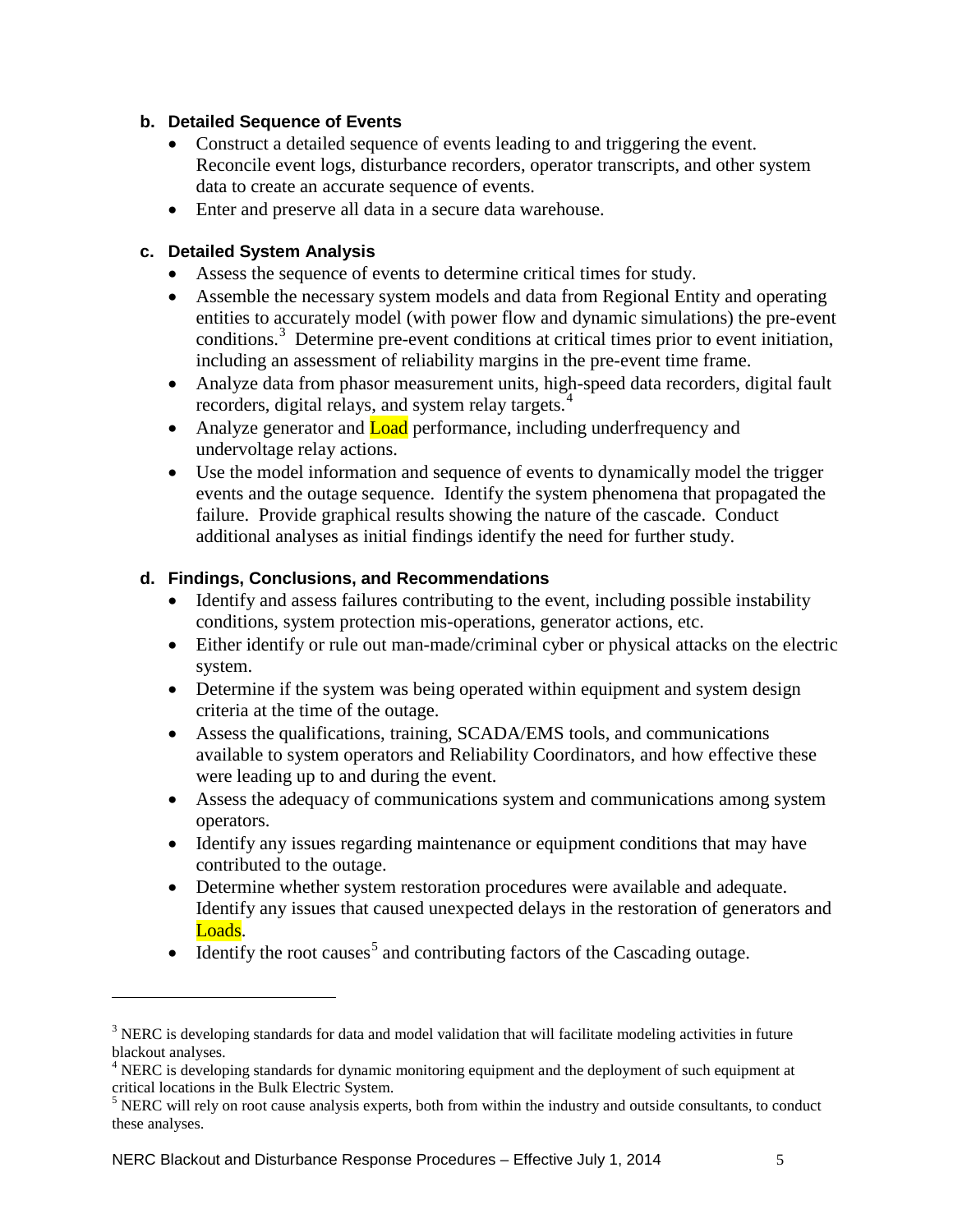- Recommend actions to prevent Cascading outages in the future and to improve system reliability.
- Determine whether the system is adequately designed.
- All compliance issues will be referred to the NERC Director of Compliance.

# **Phase 4 – Follow-up on Recommendations**

For Phase 4 NERC and the Regional Entities will follow up on specific recommendations coming from all analyses, whether done at the Regional Entity or NERC level. In certain cases, where government agencies have taken a direct role in the analysis, reports will be made to those agencies on progress in addressing the recommendations.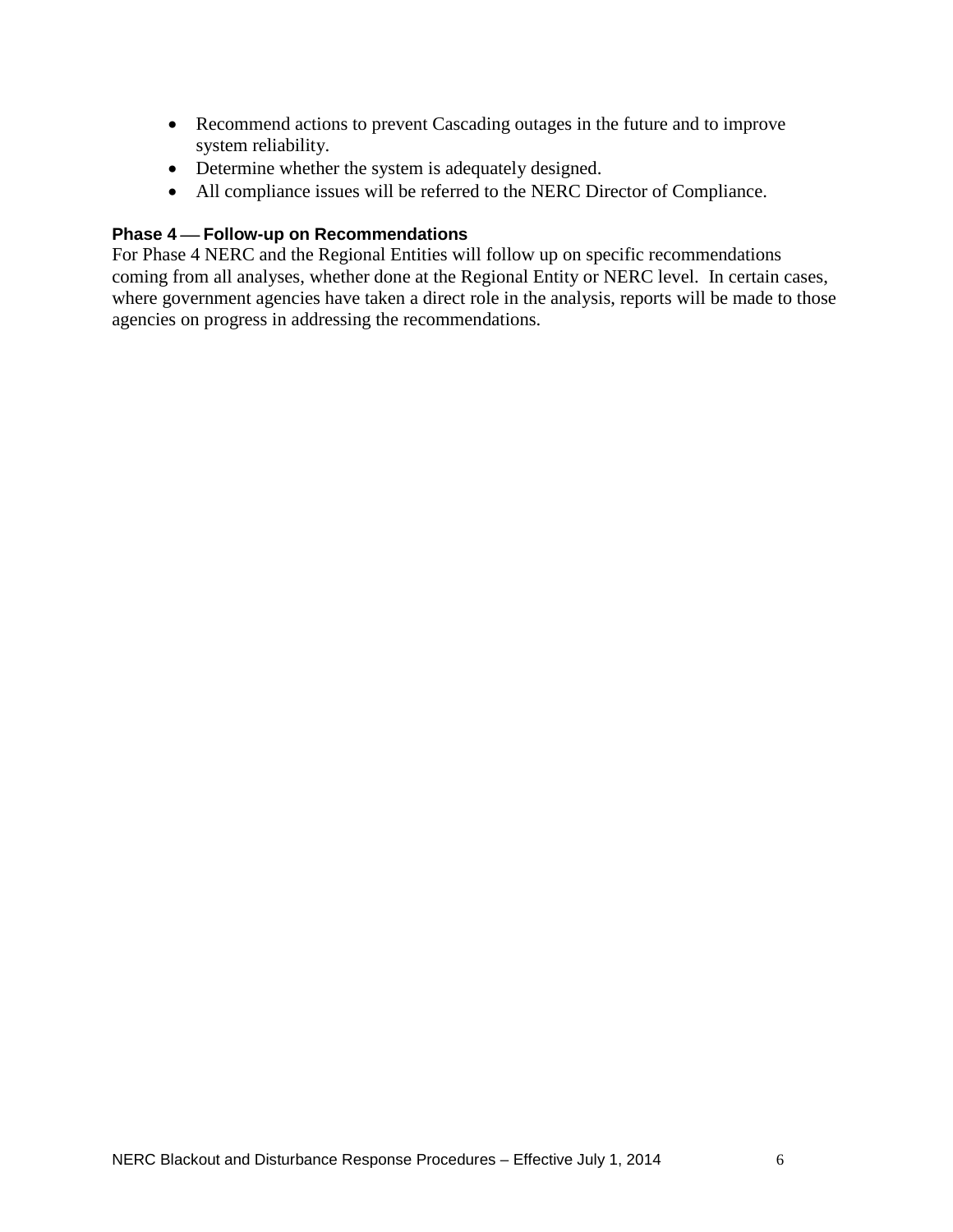# **Typical Team Assignments for Analysis of Blackouts or Disturbances[6](#page-7-0)**

# **Fact-Finding Teams**

- Physical and/or cyber security (if needed)
- On-site interviews
- System data collection (frequency, voltages, generation and **Loads**)<sup>[7](#page-7-1)</sup>
- System protection and control information
- System restoration
- Coordination with Regional Entity teams

#### **Assessment and Analysis Teams**

- Performance of generation and transmission Protection Systems
- Frequency analysis
- Equipment maintenance
- SCADA/EMS/Tools
- Operator training
- Reliability Standards compliance
- System planning
- System operation
- System restoration
- Root cause analysis
- System simulation
- Interregional coordination
- Vegetation management
- Recommendations for future actions
- Security and law enforcement liaison

#### **Data Management Teams**

- Data requests
- Data collection
- Data warehouse entry, logging, retention, and maintenance<sup>[8](#page-7-2)</sup>
- Data release $<sup>9</sup>$  $<sup>9</sup>$  $<sup>9</sup>$ </sup>

# **Report Writing Teams**

• Text

 $\overline{a}$ 

- Graphics
- Presentations

<span id="page-7-1"></span><span id="page-7-0"></span> $\frac{6}{7}$  The analysis team leader will specify the tasks required of each team.<br> $\frac{7}{7}$  Standard forms and procedures for the collection of data and information will be adapted for particular circumstances.

<span id="page-7-2"></span><sup>&</sup>lt;sup>8</sup> Experience with data warehousing and access procedures gained during the investigation of the August 2003 blackout will be used in future investigations.

 $9$  Data release procedures will prevent inappropriate disclosure of information.

<span id="page-7-3"></span>NERC Blackout and Disturbance Response Procedures – Effective July 1, 2014 1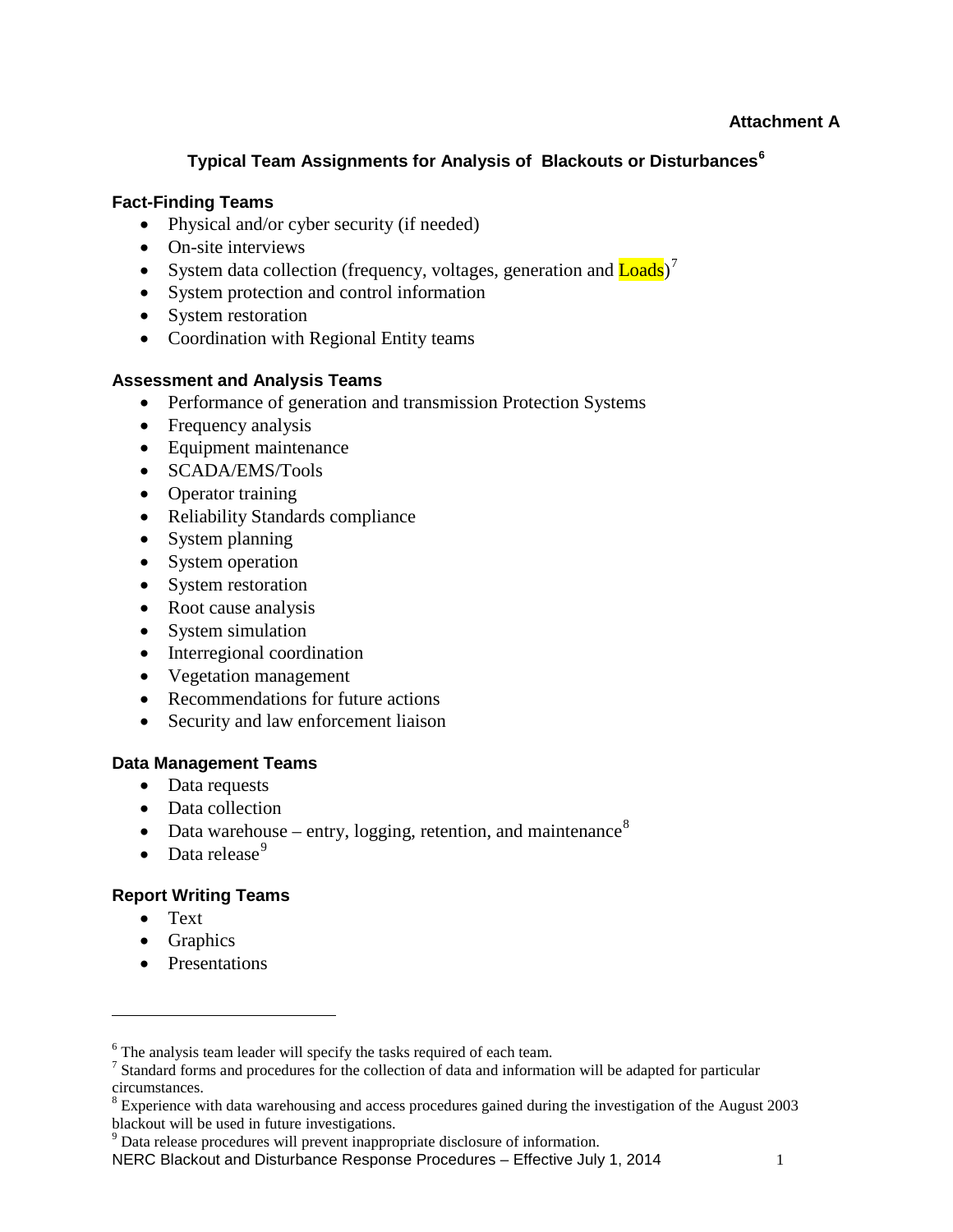# **Communications Teams**

- Press releases
- Interface with government agencies
- Interviews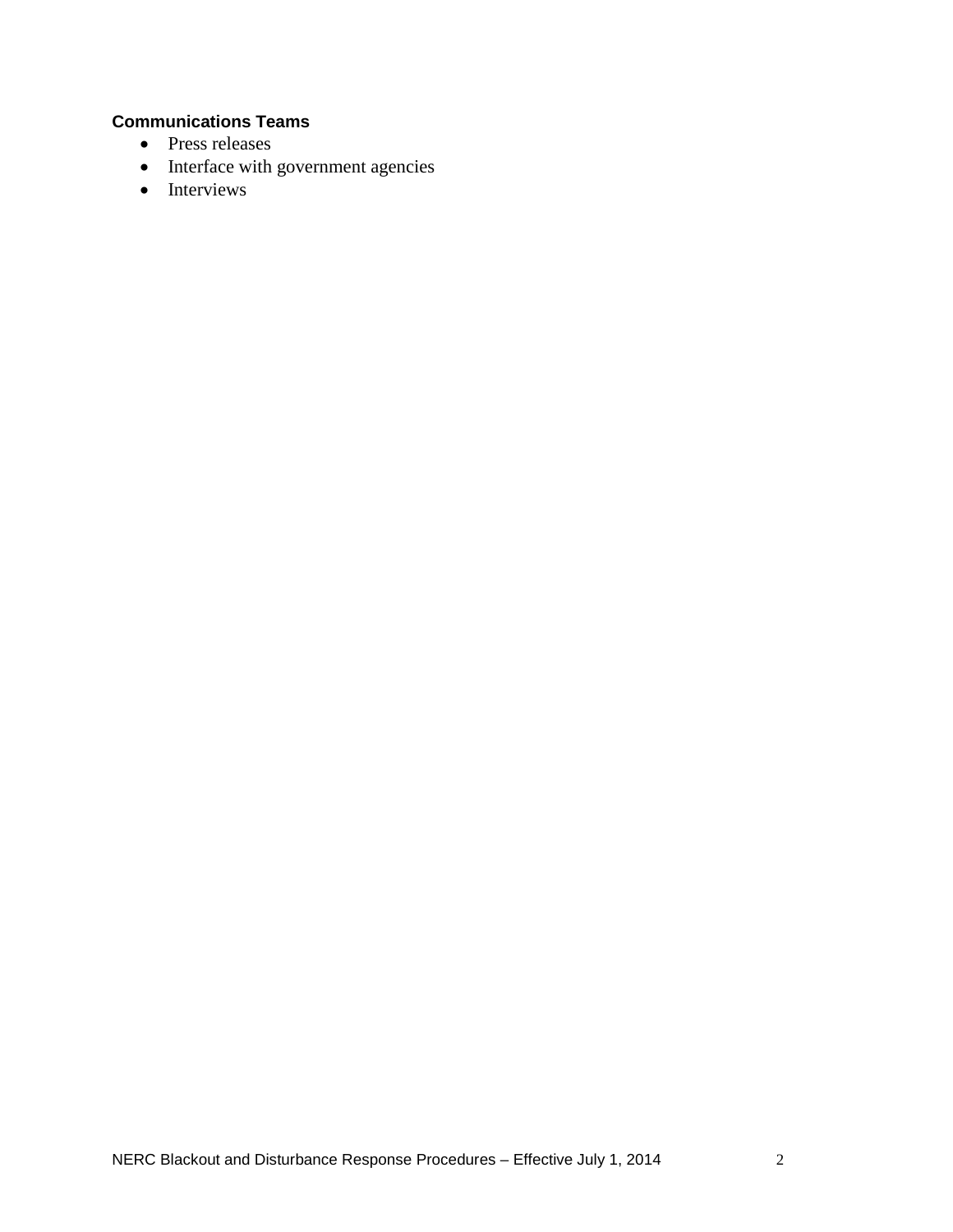# **NERC Blackout and Disturbance Response Procedures Guidelines for Analysis Team Scopes**

Each blackout or disturbance is unique and will therefore demand a customized approach to its analysis. The following guidelines for analysis team scopes are suggestive rather than definitive. Not all the teams listed may be needed for a particular analysis.

**Data Requests and Management** — This team organizes large volumes of raw data and value-added information produced by analysts in support of the blackout analysis into a data warehouse. The team issues data requests from affected entities, catalogs and stores all data received, and provides secure and confidential access to teams and personnel supporting the analysis. The team serves as the single point for issuing data requests, receiving and storing data, and managing data queries by the analysts, and is responsible for assuring consistency, security, and confidentiality of the data and minimizing redundant data requests.

**Sequence of Events** — A precise, accurate sequence of events is a building block for all other aspects of the analysis, and is a starting point for the root cause analysis. It is the basis for developing computer models to simulate system conditions and evaluate steady state and stability conditions in the period leading to blackout. The sequence of events is the foundation of facts upon which all other aspects of the analysis can proceed.

**System Modeling and Simulation Analysis** — System modeling and simulation allows the investigators to replicate system conditions leading up to the blackout. While the sequence of events provides a precise description of discrete events, it does not describe the overall state of the electric system and how close it was to various steady state, voltage stability, and power angle stability limits. An accurate computer model of the system, benchmarked to actual conditions at selected critical times, allows analysts to conduct a series of sensitivity studies to determine if the system was stable and within limits at each point in time leading up to the blackout, and at what point the system became unstable. It also allows analysts to test different solutions to prevent Cascading. Although it is not possible recreate the entire blackout sequence, simulation methods will reveal the mode(s) of failure initiating the blackout and propagating through the system.

**Root Cause Analysis** — Root cause analysis guides the overall analysis process by providing a systematic approach to evaluating root causes and contributing factors leading to the blackout or disturbance. This team works closely with the technical analysis teams and draws on other data sources as needed to record verified facts regarding conditions and actions (or inactions) that contributed to the blackout or disturbance. The root cause analysis guides the overall analysis by indicating areas requiring further inquiry and other areas that may be of interest regarding lessons learned, but are not causal to the blackout. Root cause analysis enables the analysis process develop a factual record leading to logical and defensible conclusions in the final report regarding the causes of the blackout.

# **Operations Tools, SCADA/EMS, Communications, and Operations Planning** —

This team will assess the observability of the electric system to operators and Reliability Coordinators, and the availability and effectiveness of operational (real-time and day-ahead)

NERC Blackout and Disturbance Response Procedures – Effective July 1, 2014 1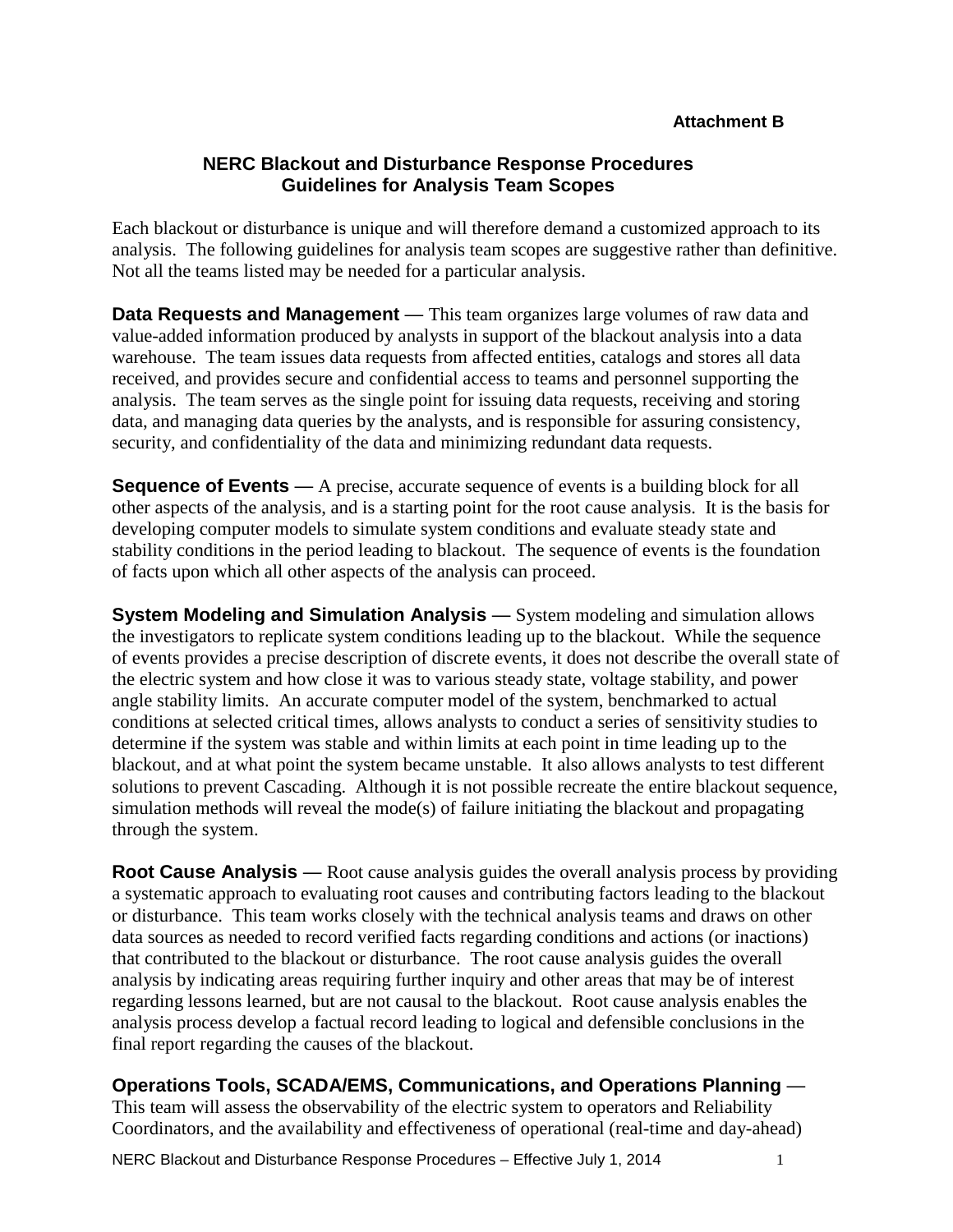reliability assessment tools, including redundancy of views and the ability to observe the "big picture" regarding Bulk Electric System conditions. The team also investigates the operating practices and effectiveness of those practices of operating entities and Reliability Coordinators in the affected area. This team investigates all aspects of the blackout related to operator and Reliability Coordinator knowledge of system conditions, action or inactions, and communications.

**Frequency/ACE** — This team will analyze potential frequency anomalies that may have occurred, as compared to typical interconnection operations, to determine if there were any unusual issues with control performance and frequency and any effects they may have had related to the blackout.

**System Planning, Design, and Studies** — This team will analyze the responsibilities, procedures, and design criteria used in setting System Operating Limits, and compare them to good utility practice. The team will review the actual limits in effect on day of the blackout and whether these limits were being observed. The team will review voltage schedules and guides, and reactive management practices in the affected areas, including use of static and dynamic reactive reserves. The team will analyze the tagged and scheduled transactions to determine if inter-regional transfer limits were understood and observed. The team will analyze system planning and design studies completed in the affected areas to determine if operating conditions were consistent with the assumptions of those studies and whether the planning and design studies were sufficient and effective.

**Transmission System Performance, Protection, Control, Maintenance, and Damage** — This team investigates the causes of all transmission Facility automatic operations (trips and reclosures) leading up to the blackout on all Facilities greater than 100 kV. This review includes relay protection and remedial action schemes, identifying the cause of each operation, and any misoperations that may have occurred. The team also assesses transmission Facility maintenance practices in the affected area as compared to good utility practice and identifies any transmission equipment that was damaged in any way as a result of the blackout. The team will assess transmission line rating practices and the impact that ambient temperature and wind speeds had on the transmission line performance in terms of the design temperature of the transmission conductors. The team shall report any patterns and conclusions regarding what caused transmission Facilities to trip; why the blackout extended as far as it did and not further into other systems; why the transmission separated where it did; any misoperations and the effect those misoperations had on the blackout; and any transmission equipment damage. The team will also report on the transmission Facility maintenance practices of entities in the affected area compared to good utility practice. Vegetation management practices are excluded here and covered in a different team.

**Generator Performance, Protection, Controls, Maintenance and Damage** — This team will investigate the cause of generator trips for all generators with a 10 MW or greater nameplate rating leading to and through the end of the blackout. The review shall include the cause for the generator trips, relay targets, unit power runbacks, and voltage/Reactive Power excursions. The team shall report any generator equipment that was damaged as a result of the blackout. The team shall report on patterns and conclusions regarding what caused generation Facilities to trip. The team shall identify any unexpected performance anomalies or unexplained events. The team shall assess generator maintenance practices in the affected area as compared

NERC Blackout and Disturbance Response Procedures – Effective July 1, 2014 2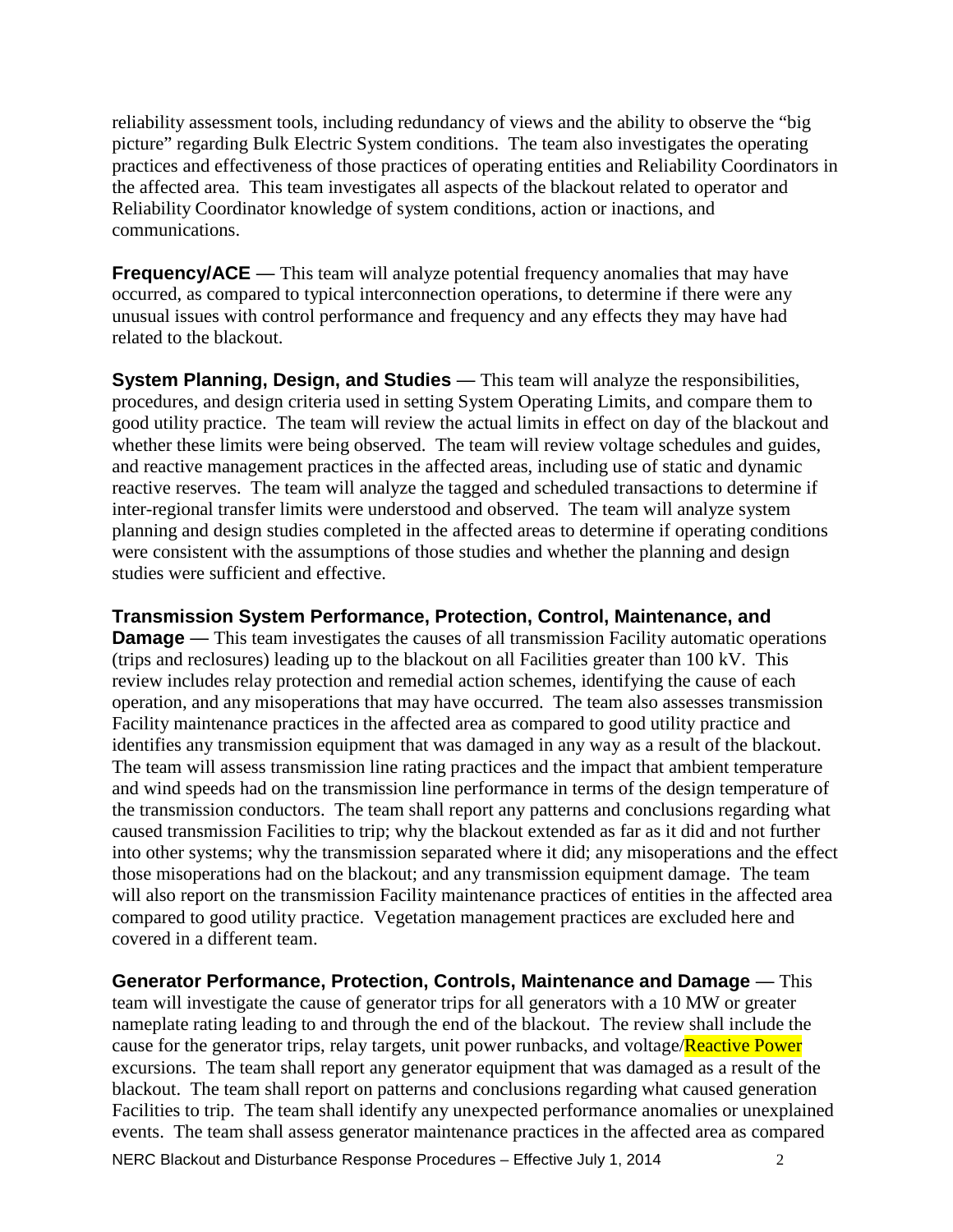to good utility practice. The team will analyze the coordination of generator under-frequency settings with transmission settings, such as under-frequency **Load** shedding. The team will gather and analyze data on affected nuclear units and work with the Nuclear Regulatory Commission to address nuclear unit issues.

**Vegetation/ROW** — This team investigates the practices of transmission Facility owners in the affected areas for vegetation management and ROW maintenance. These practices will be compared with accepted utility practices in general, and with NERC Reliability Standards. The team will evaluate whether the affected parties were within their defined procedures at the time of the blackout and will investigate historical patterns in the area related to outages caused by contact with vegetation.

**Analysis Process and Procedures Review** — This team will review the process and procedures used in the analysis of the blackout, make recommendations for improvement, and develop recommendations for appropriate processes, procedures, forms, etc. to guide and expedite future analyses including coordination and cooperation between NERC, its Regional Entities, and government agencies.

**Restoration Review** — All entities operating portions of the Bulk Electric System in North America are required by NERC Reliability Standards to maintain system restoration plans and black start plans, and Reliability Coordinators are required to coordinate the implementation of those plans. This team will review the appropriateness and effectiveness of the restoration plans implemented and the effectiveness of the coordination of these plans.

**NERC and RE Standards/Procedures and Compliance** — This team reviews the adequacy of NERC Reliability Standards, Regional Reliability Standards and Regional Entity procedures, and the Compliance Monitoring and Enforcement Program to address issues leading to the blackout. The team also reviews the compliance of the affected operating entities with Reliability Standards. For less significant event analyses, this team may not be needed. However, all compliance issues will be referred to the NERC Director of Compliance.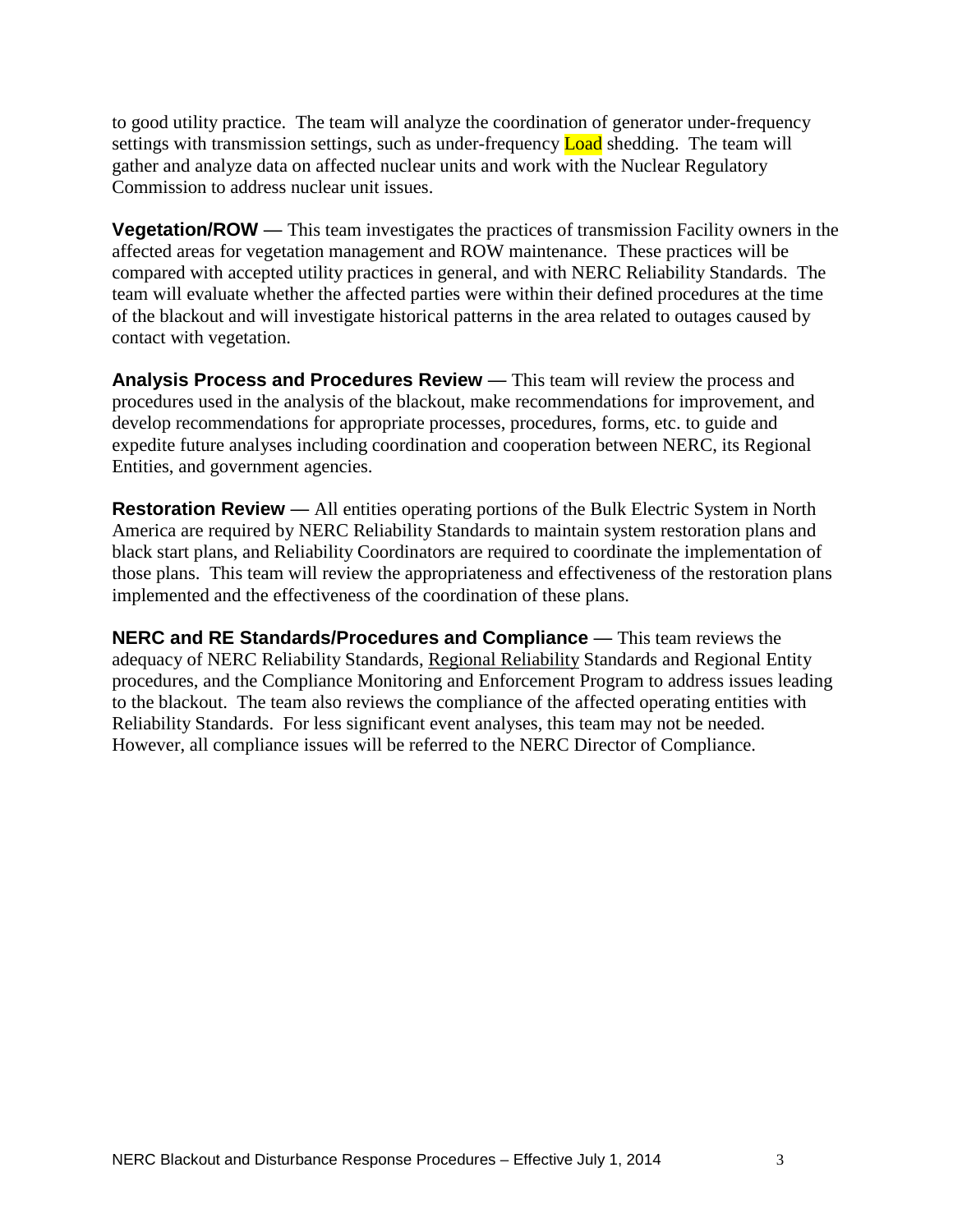#### **Attachment C**

# **NERC CONFIDENTIALITY AGREEMENT FOR ANALYSIS OF BLACKOUTS AND DISTURBANCES**

This Confidentiality Agreement ("Agreement"), dated \_\_\_\_\_\_\_\_\_\_\_\_\_\_\_, is between the North American Electric Reliability Corporation ("NERC"), and

 $\Box$ , a member

of the NERC Event Analysis Team ("Team Member")(collectively referred to as "Parties").

**WHEREAS**, NERC is conducting an analysis of the power event that occurred in \_\_\_\_\_\_\_\_\_\_\_\_\_\_\_\_\_\_\_\_\_\_\_\_\_\_ on \_\_\_\_\_\_\_\_\_\_\_\_\_\_\_\_\_\_\_ and related matters ("Event"); and

**WHEREAS**, NERC has established a team to carry out that analysis ("Event Analysis Team"); and

**WHEREAS**, in order for the Event Analysis Team to fulfill its objectives, it is necessary for the Event Analysis Team have access to confidential or business sensitive information from operating entities within the \_\_\_\_\_\_\_\_\_\_\_\_\_\_\_ and to be able to conduct open and unconstrained discussions among team members,

The Parties therefore agree as follows:

1. The term "Event Analysis Information" means all information related in any way to the Event that operating entities within the \_\_\_\_\_\_\_\_\_\_\_\_\_\_\_\_\_\_\_\_ or their representatives have furnished or are furnishing to NERC in connection with NERC's analysis of the Event, whether furnished before or after the date of this Agreement, whether tangible or intangible, and in whatever form or medium provided (including, without limitation, oral communications), as well as all information generated by the Event Analysis Team or its representatives that contains, reflects or is derived from the furnished Event Analysis Information; provided, however, the term "Event Analysis Information" shall not include information that (i) is or becomes generally available to the public other than as a result of acts by the undersigned Parties or anyone to whom the undersigned Parties supply the Information, or (ii) is known to or acquired by the Team Member separate from receiving the information from the Event Analysis Team.

2. The Team Member understands and agrees that the Event Analysis Information is being made available solely for purposes of the Event Analysis and that the Event Analysis Information shall not be used in any manner to further the commercial interests of any person or entity. The Team Member further understands and agrees that he or she will not disclose Event Analysis Information to any person who has not signed this Agreement except as such disclosure may be required by law or judicial or regulatory order.

NERC Blackout and Disturbance Response Procedures – Effective July 1, 2014 3. If Team Member's employing organization has signed the NERC Confidentiality Agreement for Electric System Security Data ("NERC Security Data Agreement"), paragraph 2 shall not be deemed to prohibit Team Member from disclosing Event Analysis Information to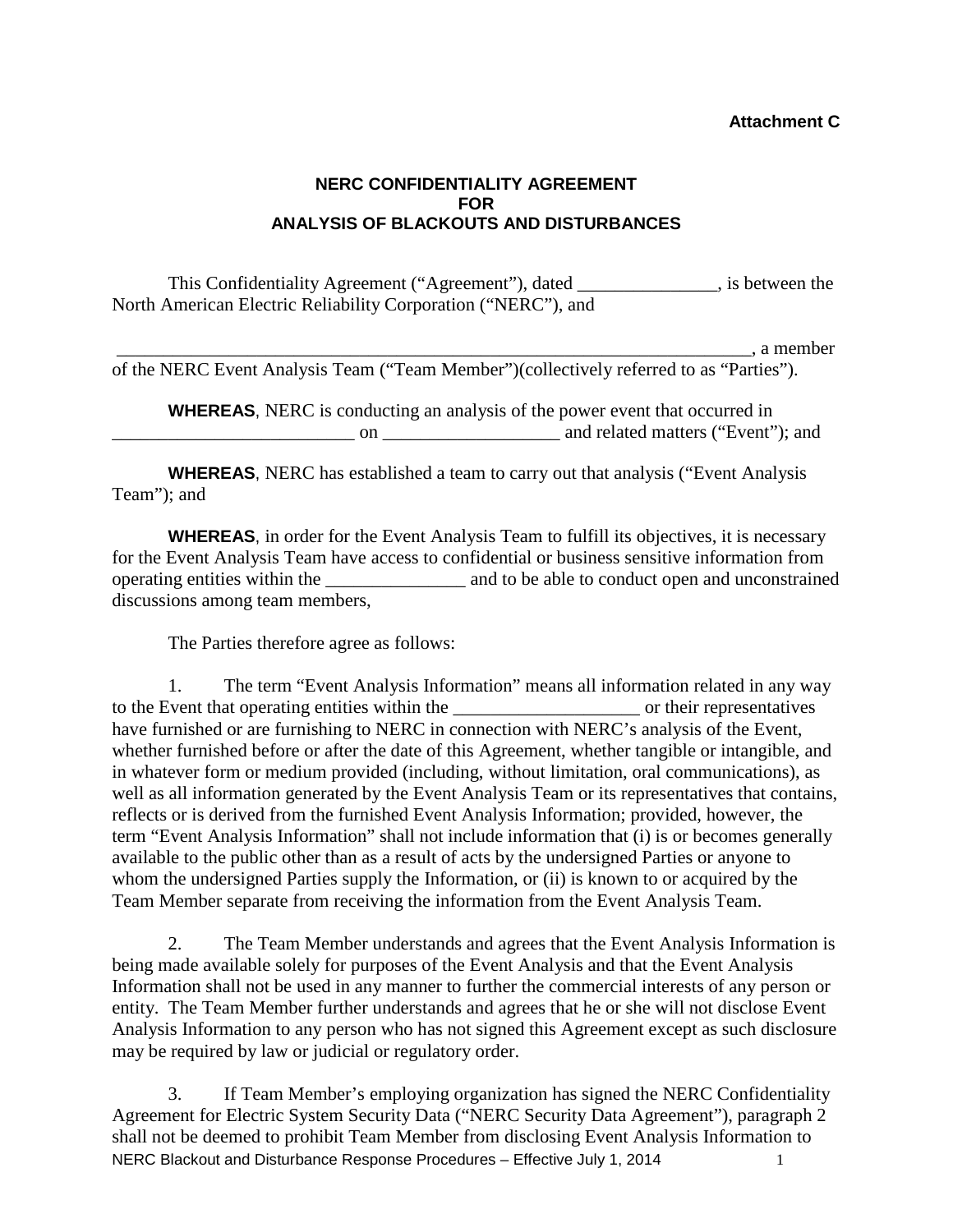other employees of that organization, but only to the extent that "security data" as defined in the NERC Security Data Agreement is shared within the organization.

4. The Parties expressly agree that Event Analysis Information shall otherwise only be disclosed through official releases and reports as authorized by NERC.

5. It shall not be a violation of the NERC Confidentiality Agreement for Electric System Security Data for a Reliability Coordinator to furnish Event Analysis Information to an Event Analysis Team Member who has signed this Agreement.

6. This Agreement shall be for sole benefit of the parties hereto. This Agreement may be modified or waived only by a separate writing signed by the Parties. If any clause or provision of this Agreement is illegal, or unenforceable, then it is the intention of the Parties hereto that the remainder of this Agreement shall not be affected thereby, and it is also the intention of the Parties that in lieu of each clause or provision that is illegal, invalid or unenforceable, there be added as part of this Agreement a clause or provision as similar in terms to such illegal, invalid or unenforceable clause or provision as may be possible and be legal, valid and enforceable. This Agreement will be governed and construed in accordance with the laws of the State of New Jersey, except for any choice of law requirement that otherwise may apply the law from another jurisdiction.

7. This Agreement shall have a term of two (2) years from the date hereof, except that the obligations of paragraphs 2, 3, and 4 shall continue for five (5) years from the date hereof.

NORTH AMERICAN ELECTRIC RELIABILITY CORPORATION

By: \_\_\_\_\_\_\_\_\_\_\_\_\_\_\_\_\_\_\_\_\_\_\_\_\_\_\_\_\_\_\_\_\_\_\_\_\_

Printed: \_\_\_\_\_\_\_\_\_\_\_\_\_\_\_\_\_\_\_\_\_\_\_\_\_\_\_\_\_\_\_\_\_

 $\mathsf{Title:}\hspace{2.2cm}$ 

# **NERC EVENT ANALYSIS TEAM MEMBER**

Printed: \_\_\_\_\_\_\_\_\_\_\_\_\_\_\_\_\_\_\_\_\_\_\_\_\_\_\_\_\_\_\_\_\_\_\_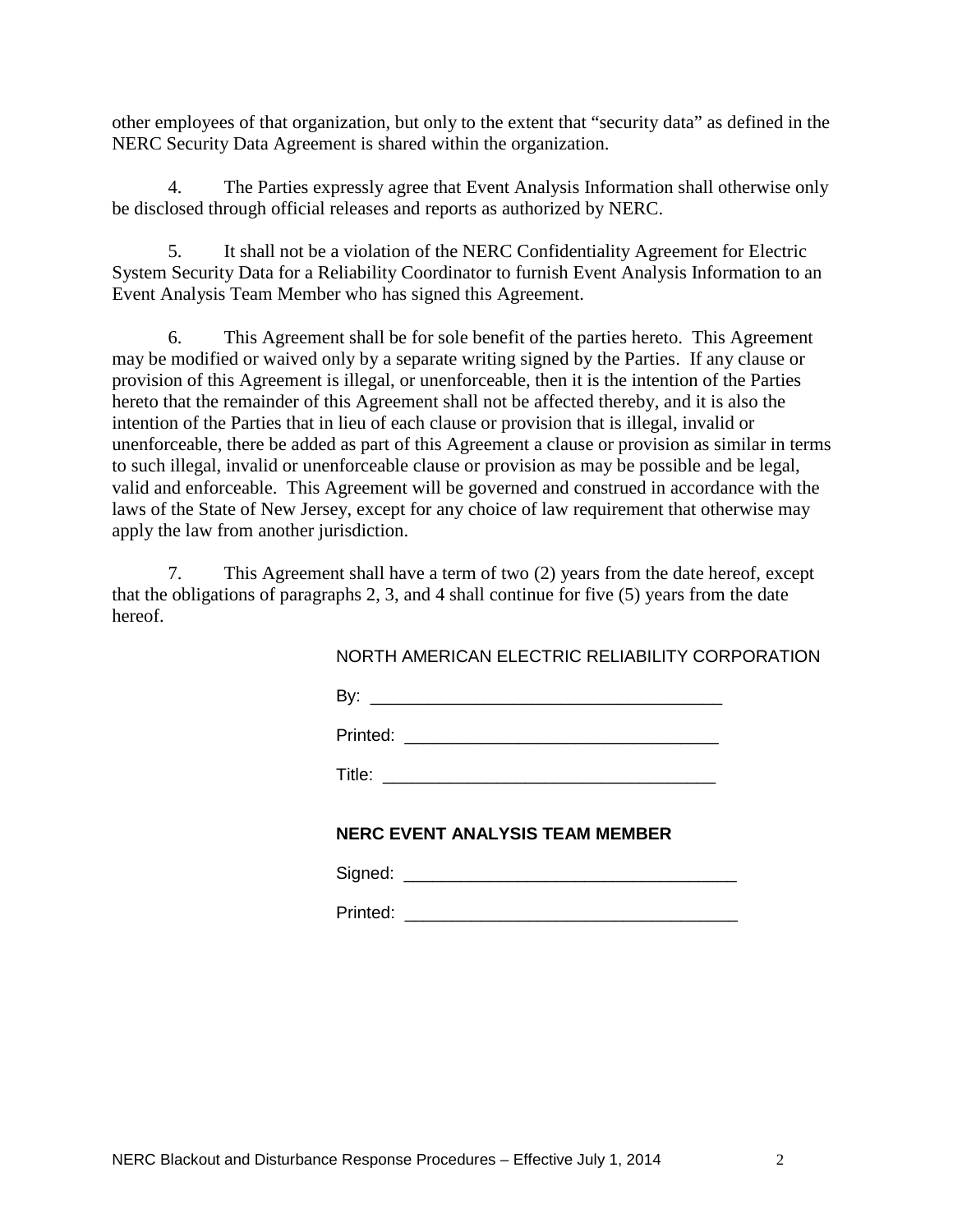# **Attachment D**

# **NERC Blackout and Disturbance Analysis Objectives, Analysis Approach, Schedule, and Status**

| <b>Analysis Objective</b>                                                                                                                                                                                     |                                                                                                                                                                   | <b>Analysis Approach</b>                                                                                                                                                                                                                                                                                                                                                                                                                                                                                                                                                                                                  | <b>Schedule</b> | <b>Status</b> |
|---------------------------------------------------------------------------------------------------------------------------------------------------------------------------------------------------------------|-------------------------------------------------------------------------------------------------------------------------------------------------------------------|---------------------------------------------------------------------------------------------------------------------------------------------------------------------------------------------------------------------------------------------------------------------------------------------------------------------------------------------------------------------------------------------------------------------------------------------------------------------------------------------------------------------------------------------------------------------------------------------------------------------------|-----------------|---------------|
| <b>Pre-Event Conditions</b>                                                                                                                                                                                   |                                                                                                                                                                   |                                                                                                                                                                                                                                                                                                                                                                                                                                                                                                                                                                                                                           |                 |               |
| What was the precursor<br>1.<br>the event?                                                                                                                                                                    | sequence of events leading to                                                                                                                                     | Assemble data/alarm logs and time-stamped<br>$\bullet$<br>sequence information.<br>Develop and maintain an expanding database<br>$\bullet$<br>of log and time-stamped sequence<br>information.<br>Develop a precursor sequence of high-level,<br>$\bullet$<br>events relevant to, and leading to event<br>initiation.<br>Reconcile the precursor sequence of events<br>$\bullet$<br>with those emerging from Regional Entities,<br>RTOs, and operating entities.                                                                                                                                                          |                 |               |
| 2.<br>for pre-event assessment of<br>system conditions? What<br>to establish a baseline set of<br>study conditions when the<br>system was last known to be<br>stable and within normal<br>operating criteria? | What time frames are relevant<br>points in time should be used                                                                                                    | Referencing precursor sequence of events,<br>$\bullet$<br>determine relevant times to develop base case<br>conditions (stable and within normal<br>operating criteria).<br>Verify relevant time horizons and availability<br>$\bullet$<br>of system data at those times with Regional<br>Entities, RTOs, and operating entities.                                                                                                                                                                                                                                                                                          |                 |               |
| 3.<br>simulate system conditions<br>(what is considered the<br>and what is considered<br>neighboring or external<br>systems?)                                                                                 | What models and data can best<br>prior to and during the event?<br>What is the relevant scope of<br>the system for detailed study<br>boundary of the study system | Identify up-to-date power system model(s)<br>$\bullet$<br>appropriate for powerflow and transient and<br>dynamic simulations (determine if detailed<br>eastern Interconnection model is needed or<br>multi-regional model(s) are needed.<br>Identify what models are available in<br>$\bullet$<br>Regional Entities, RTOs, and operating<br>entities.<br>Identify who will actually perform power<br>$\bullet$<br>flow, transient and dynamic simulations; hire<br>contractor(s) as needed.<br>Identify and assemble data required for these<br>$\bullet$<br>models.<br>Develop and maintain a system data<br>repository. |                 |               |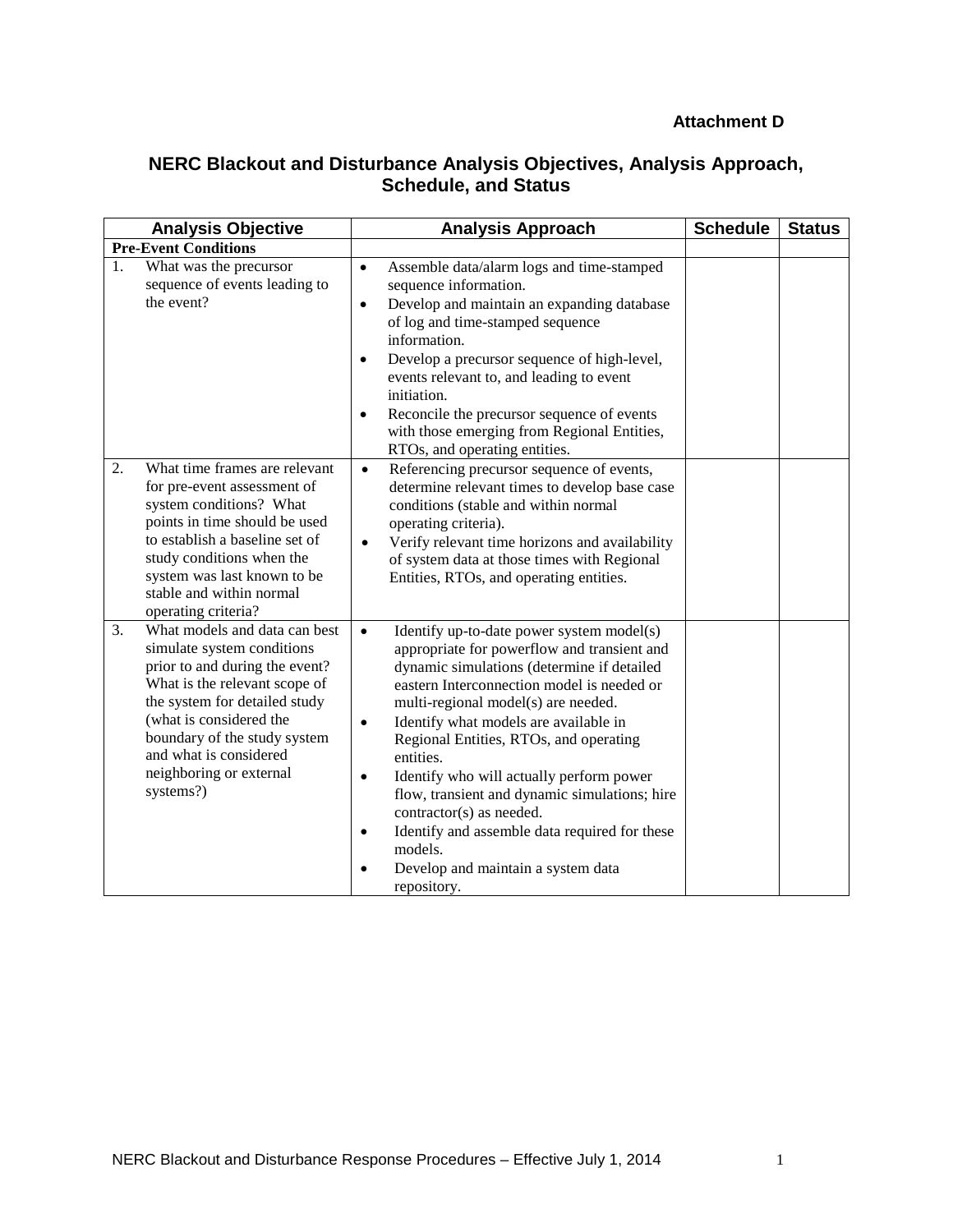| <b>Analysis Objective</b>                                                                                                                                                                                                                                                                                                                                                                                                                                                                                                                                                      | <b>Analysis Approach</b>                                                                                                                                                                                                                                                                                                                                                                                                                                                                                                                                                                                                                                                                                                                                                                                                                                                                             | <b>Schedule</b> | <b>Status</b> |
|--------------------------------------------------------------------------------------------------------------------------------------------------------------------------------------------------------------------------------------------------------------------------------------------------------------------------------------------------------------------------------------------------------------------------------------------------------------------------------------------------------------------------------------------------------------------------------|------------------------------------------------------------------------------------------------------------------------------------------------------------------------------------------------------------------------------------------------------------------------------------------------------------------------------------------------------------------------------------------------------------------------------------------------------------------------------------------------------------------------------------------------------------------------------------------------------------------------------------------------------------------------------------------------------------------------------------------------------------------------------------------------------------------------------------------------------------------------------------------------------|-----------------|---------------|
| What system conditions<br>4.<br>existed in the precursor time<br>horizon leading up to the event<br>(at the times identified in 1.)?                                                                                                                                                                                                                                                                                                                                                                                                                                           | Obtain and manage data for powerflow:<br>$\bullet$<br>system configuration, planned and unplanned<br>outages, unit commitment and dispatch,<br>interchange schedules, congestion conditions,<br>reserves, <b>Loads</b> , state estimator snapshots,<br>deratings and limitations, frequency, etc.<br>Identify who will maintain and run powerflow<br>simulations.<br>Work with Regional Entities, RTOs, and<br>operating entities to develop powerflow cases<br>defining the base conditions for each relevant<br>time, ensuring the powerflows model each<br>critical juncture leading up to the event.<br>Identify and review results of additional<br>studies completed by Reliability Coordinators,<br>RTOs and operating entities.<br>Assess the powerflow results with respect to<br>$\bullet$<br>steady state operating criteria (was the system<br>within all known limits at each precursor |                 |               |
| 5.<br>Were there any prior-existing<br>abnormalities, instabilities,<br>reliability criteria violations, or<br>reliability issues in the<br>precursor sequence time<br>horizon? Prior to event<br>initiation were there any latent<br>instability conditions that<br>would suggest the system was<br>at risk? Were the precursor<br>conditions ones that had been<br>previously studied by the<br>entities involved? Were there<br>adequate reserves with<br>effective distribution? Were<br>planned outages effectively<br>coordinated?<br><b>Blackout Sequence of Events</b> | $time)$ ?<br>Work with Regional Entities, RTOs, and<br>$\bullet$<br>operating entities to obtain and manage<br>transient and dynamic models for simulations.<br>Identify who will conduct transient and<br>$\bullet$<br>dynamic simulations and if external<br>contractor(s) are required.<br>Conduct transient and dynamic simulations at<br>$\bullet$<br>each of the precursor study times.<br>Assess the stability of the system at each of<br>$\bullet$<br>these times and identify any latent reliability<br>issues prior to blackout initiation.<br>Consider creating a visual map of system<br>$\bullet$<br>conditions.<br>Document the limitations and assumptions of<br>simulations affecting the certainty of the<br>simulation results.                                                                                                                                                   |                 |               |
| 6.<br>What was the sequence of<br>system events leading to and<br>directly triggering the<br>blackout?                                                                                                                                                                                                                                                                                                                                                                                                                                                                         | Evaluate data logs, fault recorder data<br>$\bullet$<br>disturbance recorder data, and synchro-phasor<br>measurement to establish a detailed sequence<br>of events that initiated the event.<br>Identify the sequence of events that directly<br>$\bullet$<br>led to the event.<br>Review and reconcile these trigger events<br>with Regional Entities, RTOs, and operating<br>entity analyses.                                                                                                                                                                                                                                                                                                                                                                                                                                                                                                      |                 |               |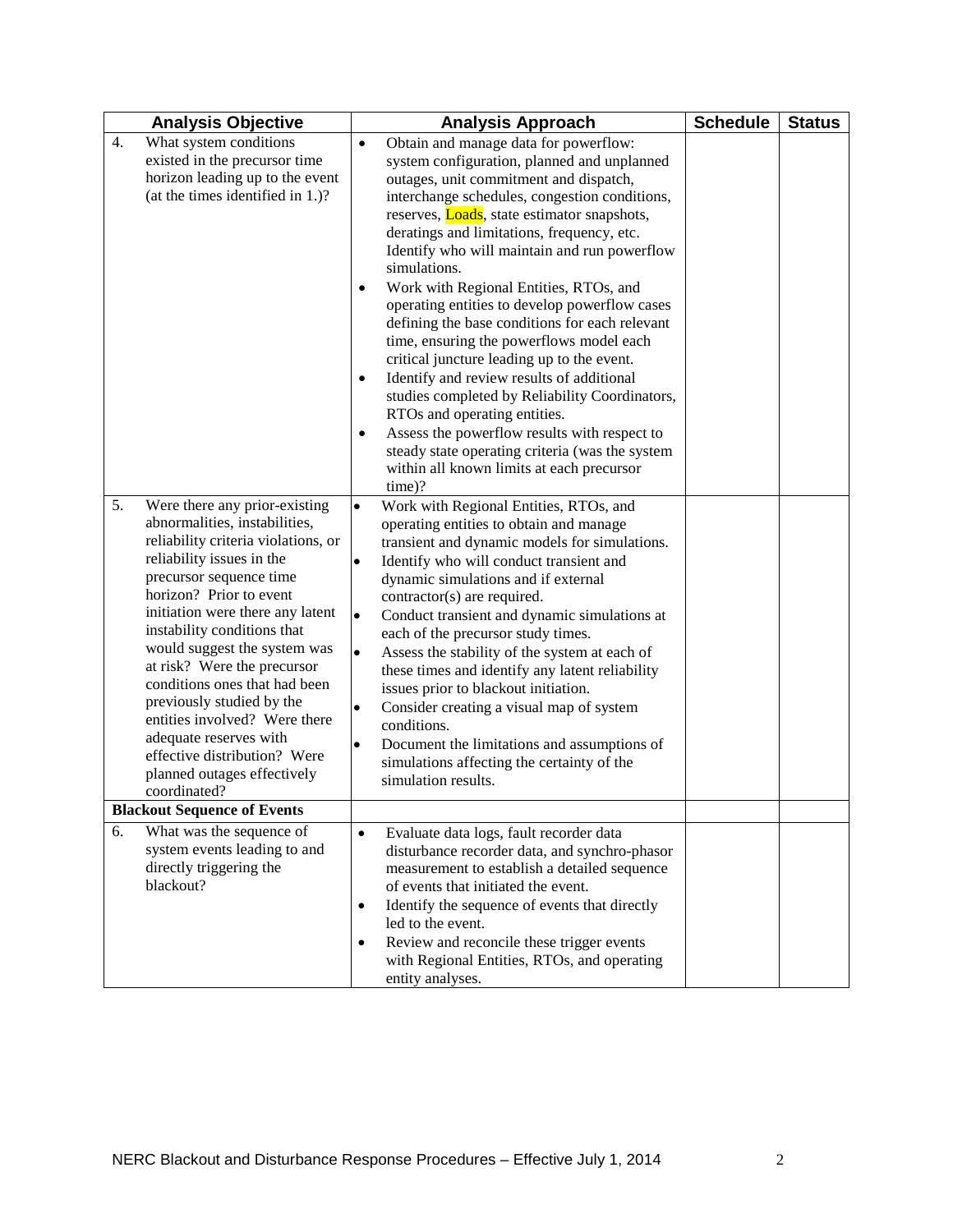|          | <b>Analysis Objective</b>                                                                                                                                                                                                                                                                                                                                                                                                                                                                                                             | <b>Analysis Approach</b>                                                                                                                                                                                                                                                                                                                                                                                                                                                                                                                                                                                                                                                                                                         | <b>Schedule</b> | <b>Status</b> |
|----------|---------------------------------------------------------------------------------------------------------------------------------------------------------------------------------------------------------------------------------------------------------------------------------------------------------------------------------------------------------------------------------------------------------------------------------------------------------------------------------------------------------------------------------------|----------------------------------------------------------------------------------------------------------------------------------------------------------------------------------------------------------------------------------------------------------------------------------------------------------------------------------------------------------------------------------------------------------------------------------------------------------------------------------------------------------------------------------------------------------------------------------------------------------------------------------------------------------------------------------------------------------------------------------|-----------------|---------------|
| 7.       | What was the sequence of<br>events during the event?                                                                                                                                                                                                                                                                                                                                                                                                                                                                                  | Evaluate logs and disturbance recorder data to<br>$\bullet$<br>establish sequence during the blackout. (The<br>event sequence may follow multiple tracks.)<br>Review and reconcile this sequence with those<br>٠<br>constructed by Regional Entities, RTOs, and<br>operating entities.<br>Consider developing 3-D, time-lapse<br>٠<br>visualization of the blackout (U. of Minnesota<br>and/or U. of Wisconsin).                                                                                                                                                                                                                                                                                                                 |                 |               |
| 8.<br>9. | What was the cause of the<br>event in terms of electrical<br>conditions and other related<br>events? Generally describe<br>any system breakups,<br>islanding, etc. Were there<br>conditions of voltage or<br>frequency collapse, or unstable<br>oscillations? Was the sequence<br>strictly a sequential "domino"<br>effect of Facility trips? What<br>were the system conditions<br>(snapshots) at key points<br>during the event?<br>Why did the event extend as<br>far as it did? What arrested the<br>event from extending further | Assess triggering sequence and blackout<br>sequence to establish the causes for the<br>blackout in terms of electrical conditions and<br>events.<br>Select key points in sequence for simulation<br>$\bullet$<br>that are relevant for study and that can be<br>accurately modeled. (It may not be possible<br>to reconcile data sufficiently to recreate<br>system conditions during the blackout.)<br>To the extent possible, conduct simulations<br>$\bullet$<br>and assess results at each point during the<br>blackout.<br>Review and reconcile results with Regional<br>$\bullet$<br>Entities, and operating entities.<br>Using advanced analysis techniques, assess<br>$\bullet$<br>where and why the event was arrested. |                 |               |
| 10.      | into other systems?<br>How did affected non-nuclear<br>generators respond during the<br>event? Were trips as expected<br>and required by procedures and<br>standards? Did non-nuclear<br>generators remain connected<br>and support the power system<br>in the manner they should<br>have? Did any generator<br>action, generator control<br>functions, or generator<br>protection systems contribute<br>to the event?                                                                                                                | Prepare a table of affected generators and<br>$\bullet$<br>actions they made leading up to and during the<br>event, including time-stamped unit trips,<br>relays initiating unit trips, MW and MVar<br>outputs, voltages, and frequency, etc.<br>Analyze the automatic (including relay trips)<br>$\bullet$<br>and operator-initiated actions of non-nuclear<br>generators to determine whether actions were<br>correct under the conditions or not.<br>Reconcile non-nuclear generator data and<br>٠<br>analysis with that of the Regional Entities,<br>RTOs, and operating entities.                                                                                                                                           |                 |               |
| 11.      | How did nuclear generators<br>respond leading up to and<br>during the blackout? Were<br>trips as expected and required<br>by procedures and standards?<br>Were there any nuclear safety<br>issues identified?                                                                                                                                                                                                                                                                                                                         | Work with NRC to develop a table of<br>$\bullet$<br>sequence of actions and issues regarding<br>affected nuclear generators (both ones that<br>tripped and those that did not).<br>Refer nuclear issues to NRC for analysis,<br>$\bullet$<br>assisting in their analyses where appropriate.                                                                                                                                                                                                                                                                                                                                                                                                                                      |                 |               |
| 12.      | What was the sequence and<br>amount of <b>Load</b> lost? What<br>directly caused <b>Load</b> loss (e.g.<br>under-frequency <b>Load</b> shed,<br>loss of transmission source,<br>voltage collapse, relay actions,<br>under/over frequency<br>protection or stalls, etc.)                                                                                                                                                                                                                                                               | Work Regional Entities, RTOs, and operating<br>$\bullet$<br>entities to develop a description of <b>Load</b><br>lost/impacted, by area.<br>Analyze and report the cause for <b>Load</b> loss in<br>$\bullet$<br>each area.                                                                                                                                                                                                                                                                                                                                                                                                                                                                                                       |                 |               |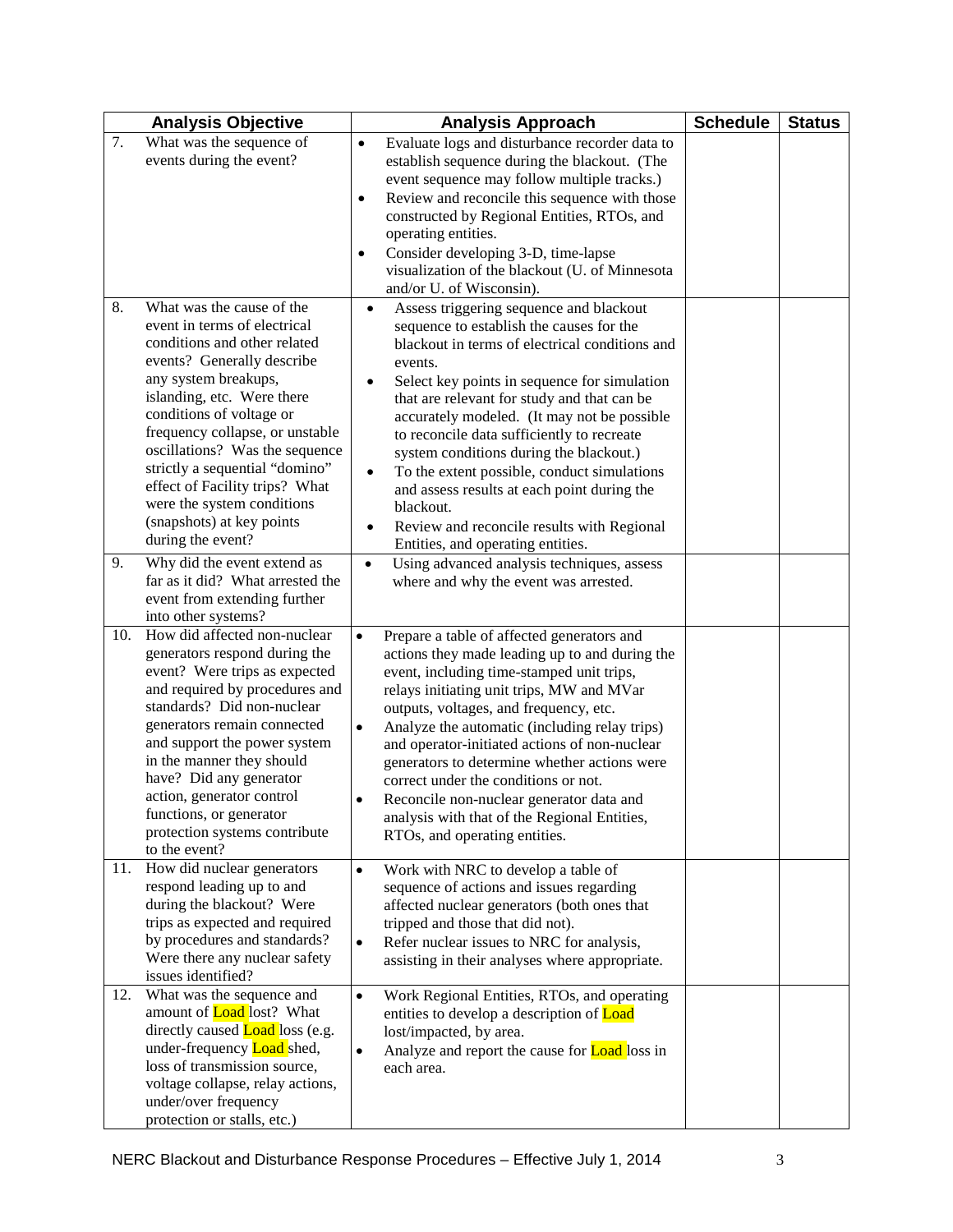|     | <b>Analysis Objective</b>                                                                                                                                                                  | <b>Analysis Approach</b>                                                                                                                                                                                                                                                                                 | <b>Schedule</b> | <b>Status</b> |
|-----|--------------------------------------------------------------------------------------------------------------------------------------------------------------------------------------------|----------------------------------------------------------------------------------------------------------------------------------------------------------------------------------------------------------------------------------------------------------------------------------------------------------|-----------------|---------------|
| 13. | How did system protection and<br>automated controls operate<br>during the event? Did they<br>operate correctly or not?                                                                     | Assess each automatic trip of a transmission or<br>$\bullet$<br>generator Facility for proper or improper relay<br>actions.<br>Assemble and review Regional Entity and<br>$\bullet$<br>operating entity reviews of logs, disturbance<br>reports, and relay targets/logs and reconcile<br>with NERC data. |                 |               |
| 14. | Was any equipment damaged<br>during the event?                                                                                                                                             | Request information from Regional Entities,<br>$\bullet$<br>and companies on equipment damage, as<br>appropriate.<br>Assess any transmission or generation<br>٠<br>Facilities sustaining damage during the event,<br>and extent of damage.                                                               |                 |               |
| 15. | Did SCADA/EMS and data<br>communications systems<br>operate correctly during the<br>event? What problems were<br>noted?<br><b>Reliability Standards/Procedures</b>                         | Request information from Regional Entities,<br>$\bullet$<br>and companies.<br>Identify and analyze any problems with<br>$\bullet$<br>SCADA/EMS and data communications at<br>regional and company levels.                                                                                                |                 |               |
|     | 16. What NERC Reliability<br>Standards were applicable to<br>the event? What violations<br>occurred? Were NERC<br>Reliability Standards and<br>policies sufficient?                        | $\bullet$<br>Compliance Staff review NERC Reliability<br>Standards relevant to the event and perform a<br>compliance review.                                                                                                                                                                             |                 |               |
| 17. | What Regional Reliability<br>Standards were applicable to<br>the event? What violations<br>occurred? Were Regional<br>Reliability Standards and<br>Regional Entity policies<br>sufficient? | Request Regional Entities to review applicable<br>$\bullet$<br>Regional Reliability Standards and report<br>compliance with those Regional Reliability<br>Standards during the event.                                                                                                                    |                 |               |
| 18. | Were any special operating<br>procedures or other operating<br>guidelines in effect and being<br>observed leading up to the<br>event? Were these procedures<br>sufficient?                 | Review and analyze loop flow procedures with<br>$\bullet$<br>involved Regional Entities and companies, and<br>report analysis results.                                                                                                                                                                   |                 |               |
| 19. | What other RTO, Transmission<br>Owner, CA procedures were<br>applicable? What violations<br>occurred? Were the<br>procedures sufficient?                                                   | Request RTOs, Transmission Owners, CAs to<br>$\bullet$<br>review applicable Reliability Standards and<br>compliance with existing reliability procedures<br>and Reliability Standards during the event, and<br>report results.                                                                           |                 |               |
| 20. | Maintenance<br>Are there any indications that<br>maintenance of transmission or<br>generation Facilities may have<br>contributed to the event?                                             | $\bullet$<br>Assess whether equipment or maintenance<br>issues (e.g. tree trimming) contributed to the<br>blackout and investigate specifics in areas of<br>concern.<br>Review Regional Entity assessments of<br>$\bullet$<br>maintenance issues that may have contributed<br>to the event.              |                 |               |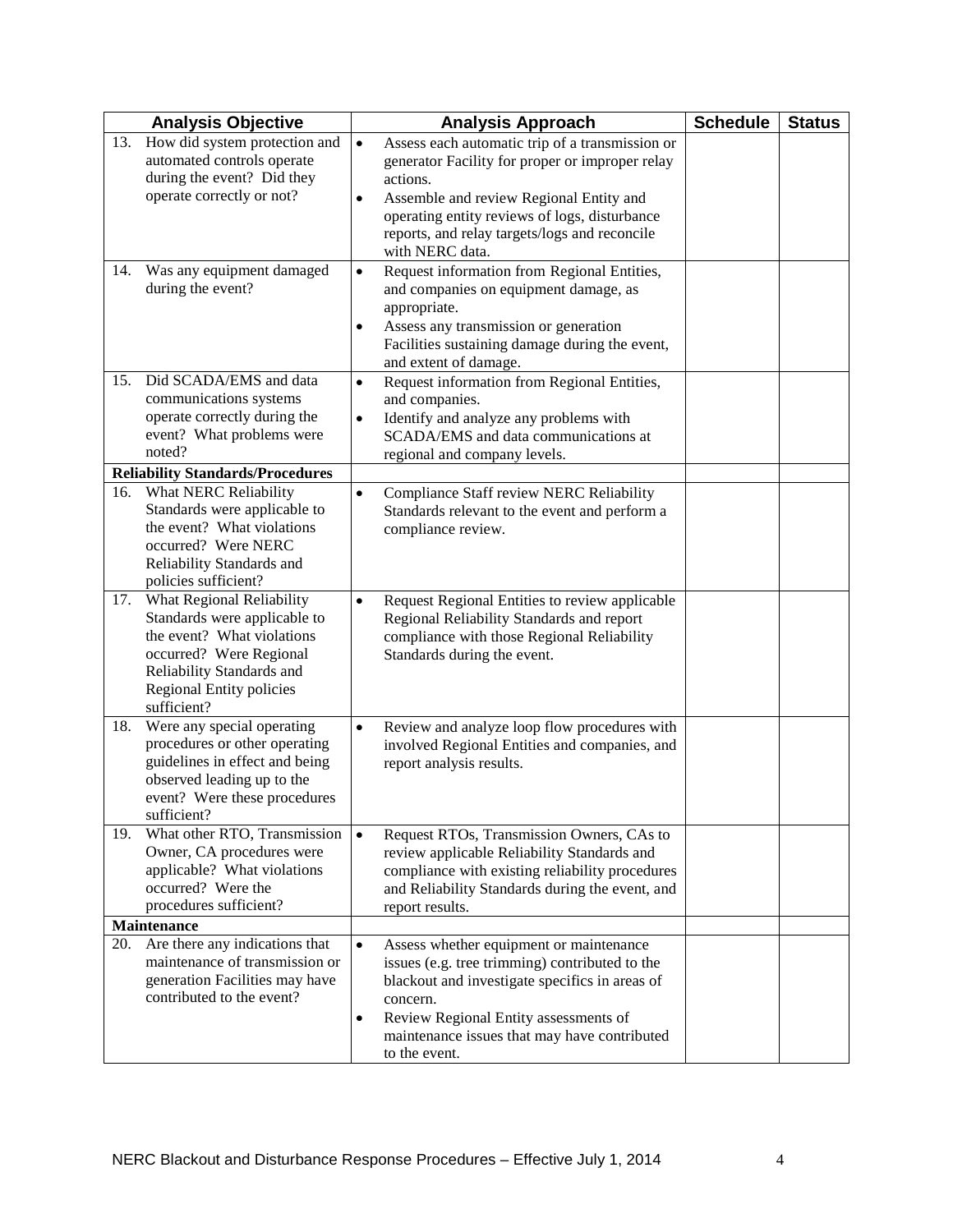| Personnel, Procedures, and             |                                                              |  |
|----------------------------------------|--------------------------------------------------------------|--|
| Communications                         |                                                              |  |
| What conditions were<br>21.            | Develop an interview guide to address<br>$\bullet$           |  |
| operators and Reliability              | procedural and operational issues.                           |  |
| Coordinators aware of leading          |                                                              |  |
| up to and during the event?            | Conduct onsite interviews with operating<br>$\bullet$        |  |
|                                        | personnel and Reliability Coordinators                       |  |
| What information did they              | involved.                                                    |  |
| have to warn them of unsafe            | Analyze interview data to corroborate with<br>$\bullet$      |  |
| system conditions? What                | technical data and report conclusions.                       |  |
| problems or concerns did they          |                                                              |  |
| have? What did they observe            |                                                              |  |
| during the event? Were human           |                                                              |  |
| errors made that contributed to        |                                                              |  |
| the event? If there were, what         |                                                              |  |
| were the causes of the errors?         |                                                              |  |
| Were lines of authority clearly<br>22. | Identify critical instructions given and<br>$\bullet$        |  |
| understood and respected in the        | evaluate results.                                            |  |
| time leading up to and during          | Review documentation and effectiveness of<br>$\bullet$       |  |
| the event, as well as during the       | assignments of operating and reliability                     |  |
| restoration period?                    | authorities.                                                 |  |
| What communications<br>23.             | Review voice communications logs.<br>$\bullet$               |  |
| occurred among operating               | Evaluate logs relevant to the blackout and<br>$\bullet$      |  |
| entities?                              | identify key interactions. Report conclusions.               |  |
| What were the qualifications<br>24.    | Request Certification status of all operating<br>$\bullet$   |  |
| (including Certification status)       | personnel from involved operating entities.                  |  |
| and training of all operating          | Conduct onsite review of training materials<br>$\bullet$     |  |
| personnel involved in the event        | and records.                                                 |  |
| and their supervisors?                 |                                                              |  |
|                                        | Conduct onsite review of operating procedures<br>$\bullet$   |  |
|                                        | and tools                                                    |  |
| Was the role and performance<br>25.    | Review the adequacy of reliability plans for<br>$\bullet$    |  |
| of the Reliability Coordinators        | the affected Regional Entities.                              |  |
| as expected?                           | Review the actions of the affected Reliability<br>$\bullet$  |  |
|                                        | Coordinators to determine if they performed                  |  |
|                                        | according to plans.                                          |  |
|                                        | Assess whether inter-area communications<br>$\bullet$        |  |
|                                        | were effective, both at the control area and                 |  |
|                                        | Reliability Coordinator levels.                              |  |
| <b>System Restoration</b>              |                                                              |  |
| Were blackstart and restoration<br>26. | $\bullet$<br>Onsite audit of blackstart and restoration      |  |
| procedures available and               | procedures and plans.                                        |  |
| adequate in each area? Were            | Analyze whether the plans and procedures<br>$\bullet$        |  |
| they followed and were they            | were used and whether they were sufficient for               |  |
| adequate to the restoration            | this outage.                                                 |  |
| task? Were pre-defined                 |                                                              |  |
| authorities respected during the       |                                                              |  |
| restoration?                           |                                                              |  |
| 27.<br>What issues were encountered    | Solicit information from operating entities and<br>$\bullet$ |  |
| in the restoration that created        | Regional Entities regarding unexpected                       |  |
| unexpected challenges or               | challenges and delays in restoration, and                    |  |
| delays? What lessons were              | lessons learned.                                             |  |
| learned in the restoration (both       | Analyze what worked well and what did not in<br>$\bullet$    |  |
| things that went well and              | the restoration.                                             |  |
| things that did not).                  |                                                              |  |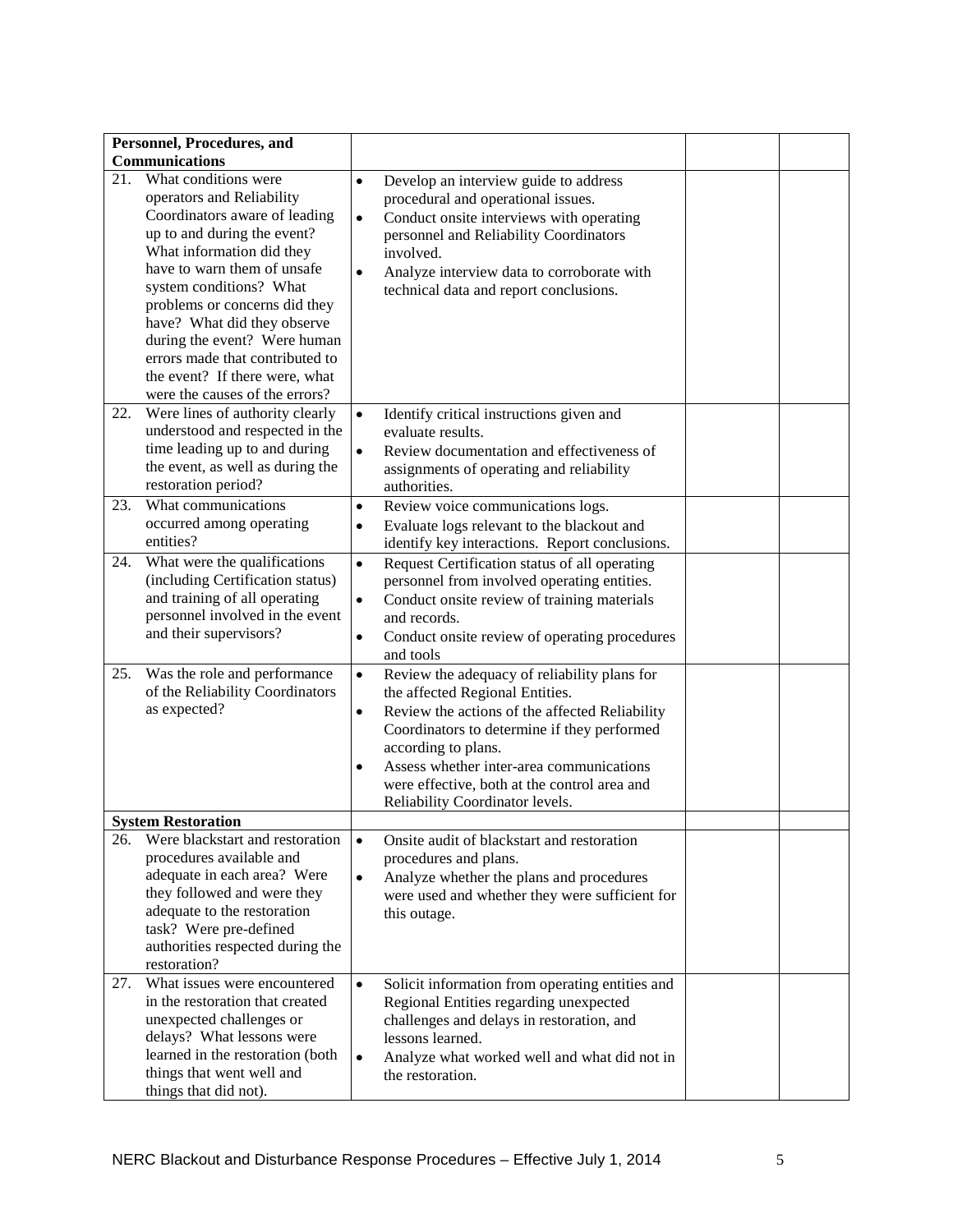| <b>System Planning and Design</b>                                                                                                                                                                                                                                                                                                                |           |                                                                                                                                                                            |  |
|--------------------------------------------------------------------------------------------------------------------------------------------------------------------------------------------------------------------------------------------------------------------------------------------------------------------------------------------------|-----------|----------------------------------------------------------------------------------------------------------------------------------------------------------------------------|--|
| Were the conditions leading up<br>28.<br>to the event within the design<br>and planning criteria for the<br>transmission systems involved?                                                                                                                                                                                                       | $\bullet$ | <b>Request Transmission Owners and Regional</b><br>Entities involved to report any violations of<br>design or planning criteria prior to or leading<br>up to the blackout. |  |
| <b>Conclusions and</b>                                                                                                                                                                                                                                                                                                                           |           |                                                                                                                                                                            |  |
| <b>Recommendations</b>                                                                                                                                                                                                                                                                                                                           |           |                                                                                                                                                                            |  |
| From a technical perspective,<br>29.<br>what are the root causes of this<br>event? What additional<br>technical factors contributed to<br>making the event possible?                                                                                                                                                                             | $\bullet$ | Conduct a root cause analysis on the findings<br>and data. Categorize results as "root cause" or<br>"contributing factor". Focus on technical<br>aspects.                  |  |
| What are the significant<br>30.<br>findings and lessons learned<br>resulting from the analysis<br>regarding technical failures<br>leading to the event? What<br>actions are recommended to<br>avoid similar future events and<br>improve Bulk Electric System<br>reliability? What issues may<br>be inconclusive and require<br>future analysis? | $\bullet$ | Draft report of significant findings, lessons<br>learned, and recommendations.                                                                                             |  |
| <b>Final Report</b><br>31.                                                                                                                                                                                                                                                                                                                       |           | Prepare and coordinate publication of final<br>report.                                                                                                                     |  |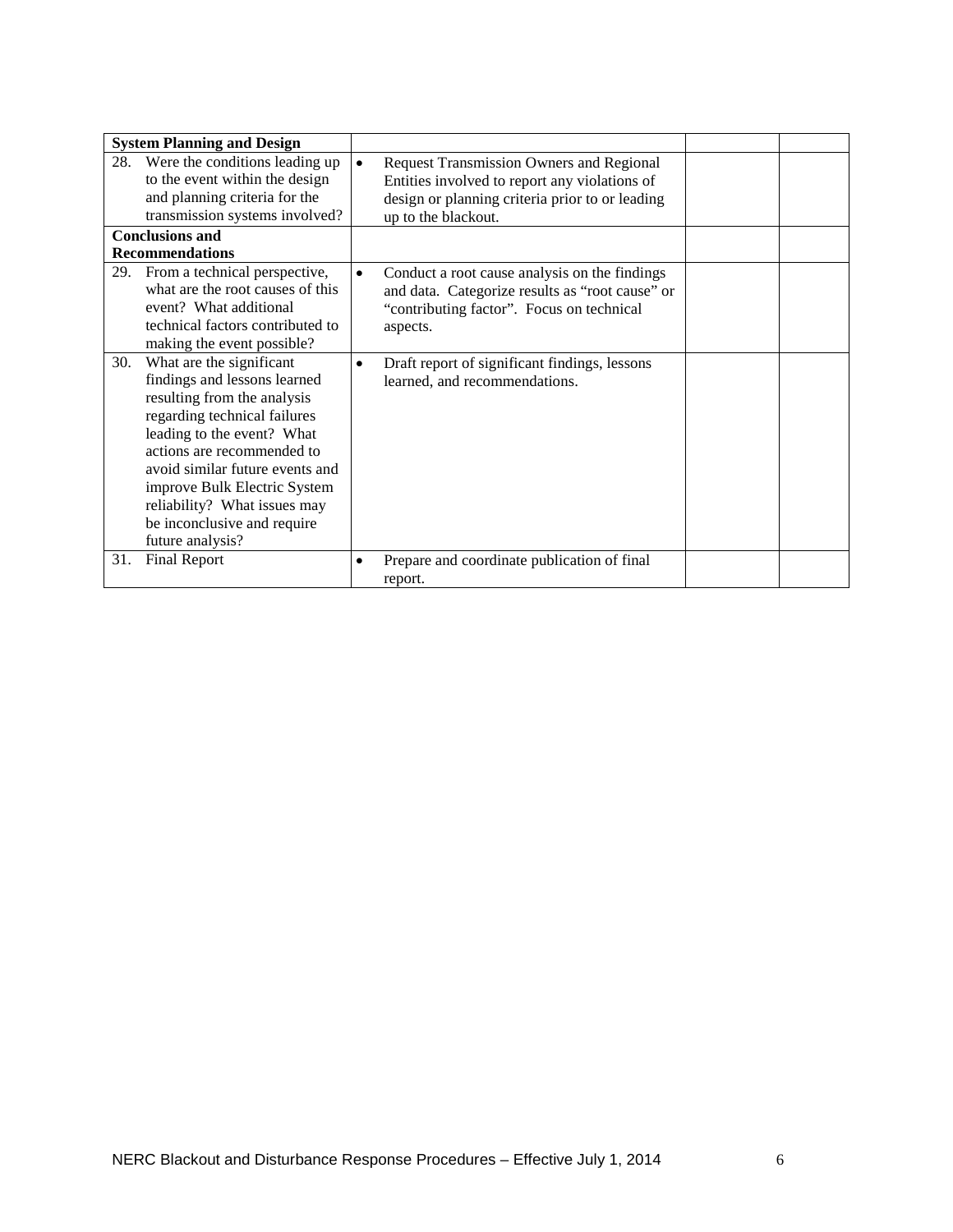#### **Attachment E**

# **Guidelines for NERC Reports on Blackouts and Disturbances[10](#page-20-0)**

#### **Introduction and Purpose**

#### **Executive Summary of Blackout or Disturbance**

#### **Conclusions & Recommendations**

# **Actions to Minimize the Possibility of Future Blackouts and Disturbances**

#### **Detailed Analysis of Event**

#### **1. Sequence of Events**

- 1.1. Sequence of transmission and generation events
	- 1.1.1. Reasons for each trip
	- 1.1.2. Sequence of loss of **Load**
	- 1.1.3. Description of Cascading and islanding

# **2. System Modeling**

- 2.1. Model and assumptions
	- 2.1.1. Equipment ratings and limits
	- 2.1.2. Steady state, system dynamics, and other analyses
	- 2.1.3. Degree of simulation success
	- 2.1.4. Simulation results
	- 2.1.5. Conclusions and lessons learned

#### 2.2. Pre-event Conditions

- 2.2.1. Load levels
	- 2.2.1.1.Forecast vs. Actual
	- 2.2.1.2.Comparison with planning and operational models
- 2.2.2. Generation dispatch
	- 2.2.2.1.Forecast vs. actual
	- 2.2.2.2.Comparison with day ahead studies
	- 2.2.2.3.Reporting of scheduled and forced outages
- 2.2.3. Reserve capacity

 $\overline{a}$ 

- 2.2.3.1.Location of MW reserves
- 2.2.3.2.Planned vs. actual
- 2.2.4. Transmission configurations
	- 2.2.4.1.Planned vs. actual
	- 2.2.4.2.Comparison with day ahead studies
	- 2.2.4.3.Reporting of scheduled and forced outages

<span id="page-20-0"></span> $10$  Each blackout or disturbance is unique and will therefore demand a customized approach to its investigation and reporting. These guidelines for NERC reports are suggestive rather than definitive. Not all investigations and reports will require covering all of these topics.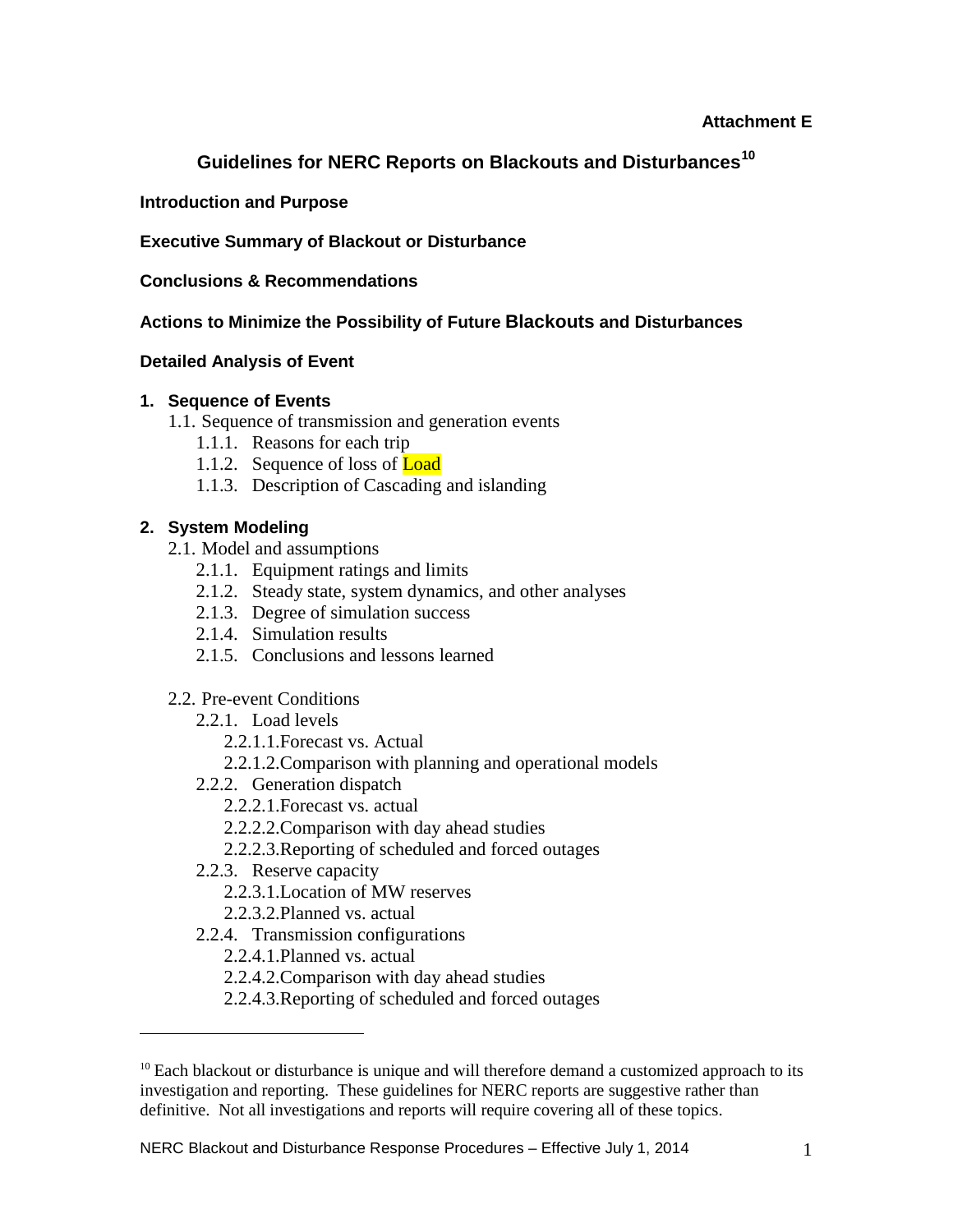- 2.2.5. Interregional transactions
	- 2.2.5.1.Calculated transfer limits
	- 2.2.5.2.Basis for limits thermal, voltage, and stability
	- 2.2.5.3.Seasonal assessments Assumptions vs. actual
	- 2.2.5.4.Actual schedules vs. Tagged schedules
		- 2.2.5.4.1. AIE Survey
		- 2.2.5.4.2. Tag Survey
- 2.2.6. System voltages (profile) and reactive supplies
	- 2.2.6.1.Coordination of reactive supplies and voltage schedules
	- 2.2.6.2.Reactive supply with power transfers
- 2.3. Event Key Parameters
	- 2.3.1. System voltages (profile) and reactive supplies
	- 2.3.2. Power flows and equipment loadings
	- 2.3.3. System dynamic effects

#### **3. Transmission system performance**

- 3.1. Equipment ratings
- 3.2. Protective relay actions
- 3.3. Equipment maintenance
- 3.4. Equipment damage

#### **4. Generator performance**

- 4.1. Generator control actions
- 4.2. Generator protection
	- 4.2.1. Underfrequency
	- 4.2.2. Overspeed
	- 4.2.3. Excitation systems
	- 4.2.4. Other systems
- 4.3. Equipment maintenance
- 4.4. Equipment protection
- 4.5. Dynamic effects of generators

# **5. System frequency**

- 5.1. Frequency excursions pre event
	- 5.1.1. Analysis of frequency anomalies
	- 5.1.2. Effect of time error correction
- 5.2. Frequency analysis of the event
	- 5.2.1. Remaining interconnection
	- 5.2.2. Islands remaining

# **6. Operations**

- 6.1. Operational visibility and actions
	- 6.1.1. Reliability Coordinators
		- 6.1.1.1.Delegation and authority
		- 6.1.1.2.Monitoring capabilities
			- 6.1.1.2.1. Scope of coverage and system visibility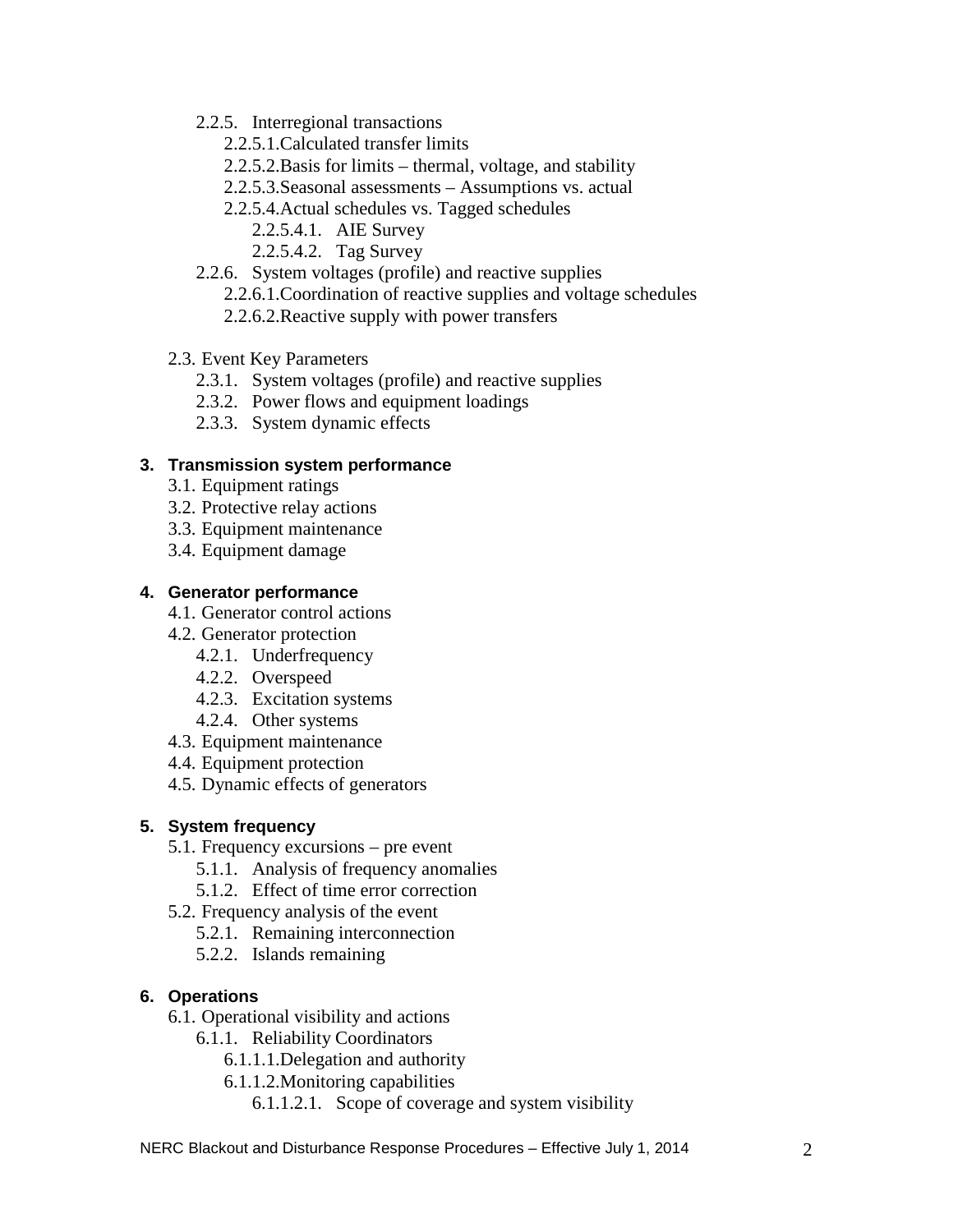- 6.1.1.2.2. Monitoring tools
- 6.1.1.2.3. Data availability and use
- 6.1.1.3.Operations planning capability
	- 6.1.1.3.1. Operational planning tools
	- 6.1.1.3.2. Coordination
- 6.1.1.4.Operating procedures
	- 6.1.1.4.1. Emergency operations
	- 6.1.1.4.2. Loss of monitoring system or components
	- 6.1.1.4.3. Communication procedures
- 6.1.1.5.Operating qualifications and training
	- 6.1.1.5.1. Qualification of operators
	- 6.1.1.5.2. Training provided
	- 6.1.1.5.3. Simulation of emergencies
- 6.1.2. Transmission Operators
	- 6.1.2.1.Authority to take action
	- 6.1.2.2.Monitoring capabilities
		- 6.1.2.2.1. Scope of coverage and system visibility
		- 6.1.2.2.2. Monitoring tools
		- 6.1.2.2.3. Data availability and use
	- 6.1.2.3.Operations planning capability
		- 6.1.2.3.1. Operational planning tools
		- 6.1.2.3.2. Coordination
	- 6.1.2.4.Operating procedures
		- 6.1.2.4.1. Emergency operations
		- 6.1.2.4.2. Loss of monitoring system or components
		- 6.1.2.4.3. Communication procedures
	- 6.1.2.5.Operating qualifications and training
		- 6.1.2.5.1. Qualification of operators
		- 6.1.2.5.2. Training provided
		- 6.1.2.5.3. Simulation of emergencies

#### **7. System Planning and Design**

- 7.1. Establishing operating limits
	- 7.1.1. Responsibility for setting limits
	- 7.1.2. ATC and TTC calculations
	- 7.1.3. Planning studies
		- 7.1.3.1.·Wide-Area simultaneous transfer limits
			- 7.1.3.1.1. Determination of limits
			- 7.1.3.1.2. Monitoring of limits
			- 7.1.3.1.3. Basis for limits thermal, voltage, and stability
			- 7.1.3.1.4. Regional Entity assessments
			- 7.1.3.1.5. Other system studies in affected areas
		- 7.1.3.2.Reactive planning
			- 7.1.3.2.1. Reactive reserve planning
			- 7.1.3.2.2. Active vs. static resources
			- 7.1.3.2.3. Voltage stability analysis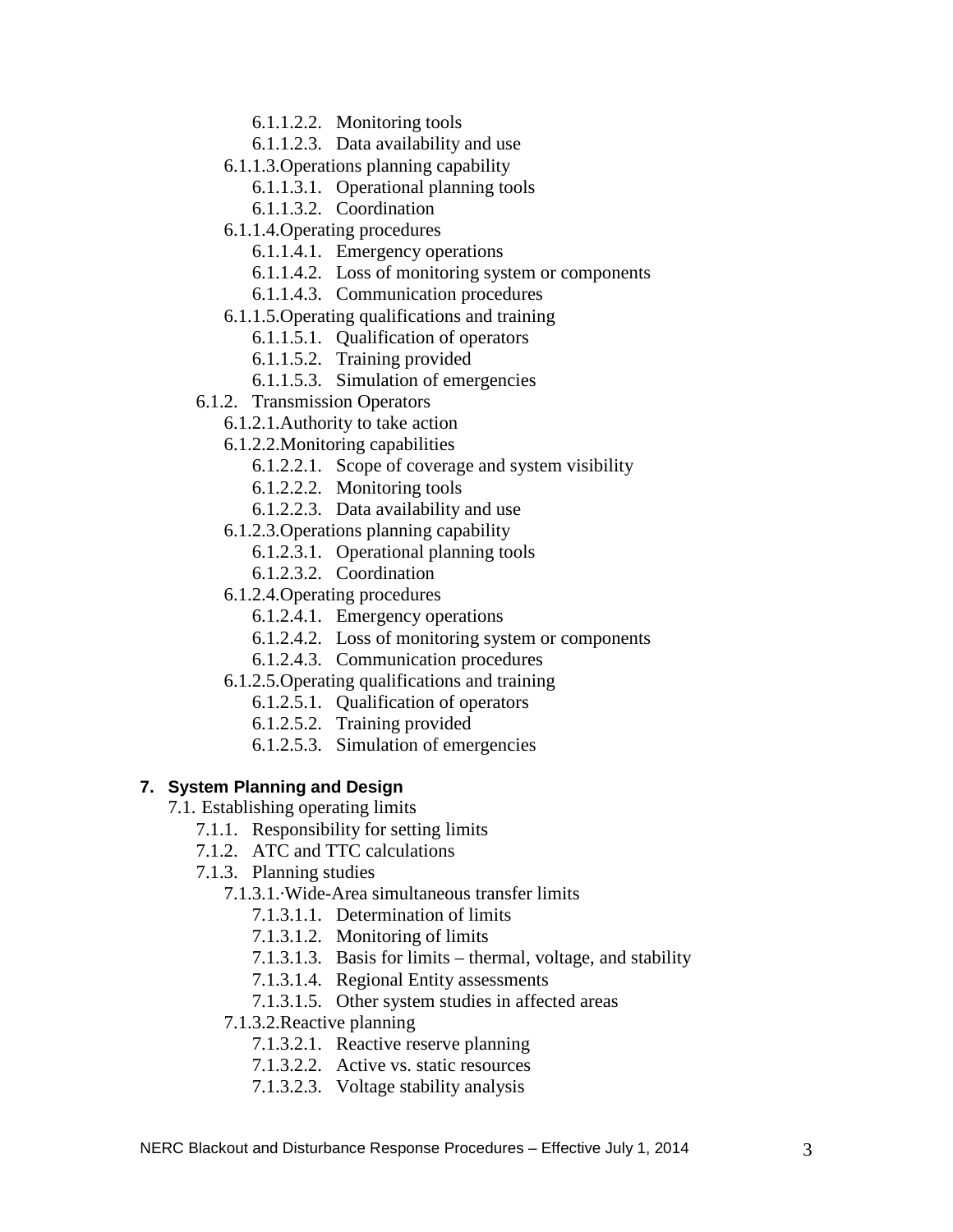- 7.1.3.3.Regional Criteria and/or NERC Reliability Standards used for planning
	- 7.1.3.3.1. Compliance to these planning Regional Criteria and/or Reliability Standards

# **8. Reliability Standards and Compliance**

# 8.1. Audits

- 8.1.1. Reliability Coordinators
	- 8.1.1.1.Previous audits and results
		- 8.1.1.1.1. Compliance with NERC Reliability Standards
	- 8.1.1.2.Updated findings based on analysis
	- 8.1.1.3.Post blackout audit results and findings
	- 8.1.1.4.Recommendations for future audits
- 8.1.2. Balancing Authorities
	- 8.1.2.1.Regional Entity audits
		- 8.1.2.1.1. Compliance with NERC Reliability Standards and Regional Reliability Standards
	- 8.1.2.2.Updated findings based on analysis
	- 8.1.2.3.Post blackout audit results and findings
	- 8.1.2.4.Recommendations for future audits
- 8.2. Regional Criteria and/or NERC Reliability Standards used for operations
	- 8.2.1. Compliance to these operating Regional Criteria and/or Reliability **Standards**
- 8.3. Reliability Standards
	- 8.3.1. Improvements needed
	- 8.3.2. Potential new Reliability Standards

#### **9. Actions to Minimize the Possibility of Future Widespread Events**

- 9.1. Reliability Standards and compliance to Reliability Standards
- 9.2. Availability of planned Facilities as scheduled
- 9.3. Automatic **Load** shedding programs
- 9.4. Controlled separation and islanding
- 9.5. Improved data collection and system monitoring
- 9.6. Studies of impacts of severe events

#### **10. Restoration of Service**

- 10.1. Restoration procedures
	- 10.1.1. RTOs and ISOs
	- 10.1.2. Transmission Operators
	- 10.1.3. Generator Operators
	- 10.1.4. Distribution Providers

#### 10.2. Restoring service

- 10.2.1. Transmission line restoration
	- 10.2.1.1. Within control area/ISO/RTO
	- 10.2.1.2. Interarea tie lines
	- 10.2.1.3. Impediments and other issues